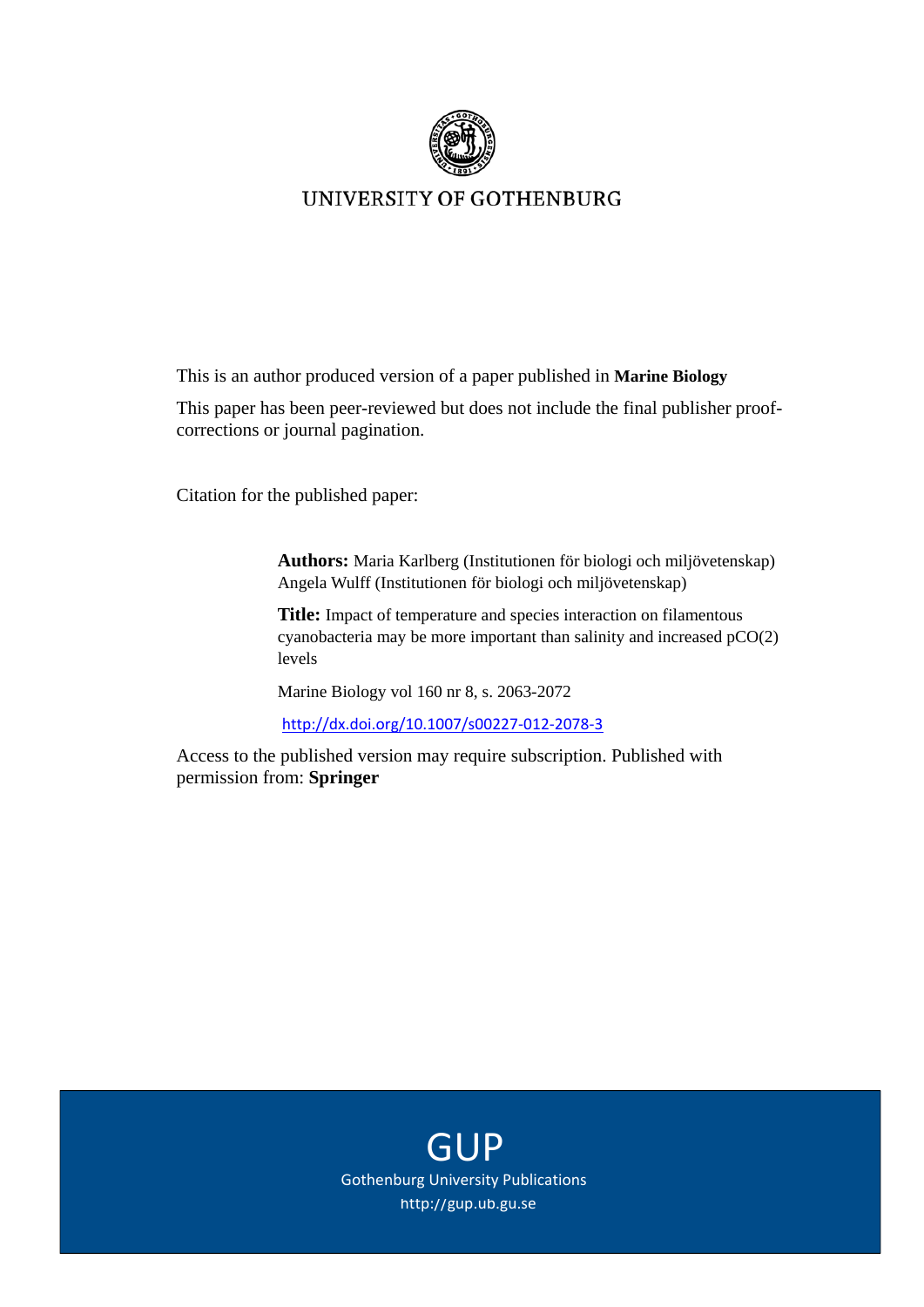| 1              | Impact of temperature and species interaction on filamentous cyanobacteria may be  |
|----------------|------------------------------------------------------------------------------------|
| 2              | more important than salinity and increased $pCO2$ levels                           |
| 3              | Maria Karlberg* and Angela Wulff                                                   |
| $\overline{4}$ |                                                                                    |
| 5              | Dept. of Biological and Environmental Sciences, University of Gothenburg, Box 461, |
| 6              | SE 405 30 Göteborg, Sweden                                                         |
| 7              | *corresponding author                                                              |
| 8              | e-mail address: maria.karlberg@gu.se                                               |
| 9              | telephone number: +46 31 786 2629                                                  |
| 10             |                                                                                    |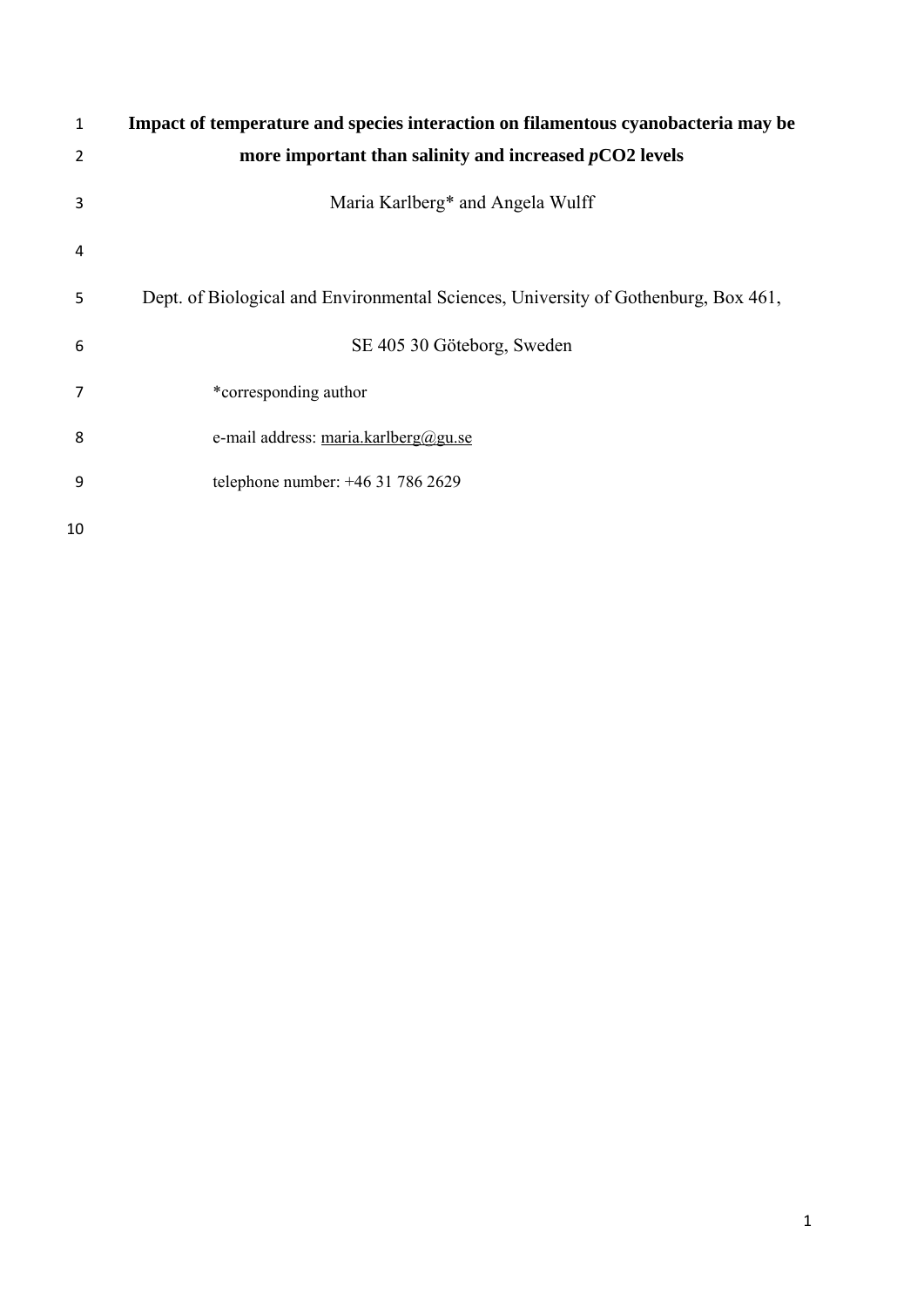#### **Abstract**

- A future business as usual scenario (A1FI) was tested on two bloom-forming cyanobacteria
- of the Baltic Proper, *Nodularia spumigena* and *Aphanizomenon* sp., growing separately and
- together. The projected scenario was tested in two laboratory experiments where, A)
- interactive effects of increased temperature and decreased salinity and, B) interactive effects
- 16 of increased temperature and elevated levels of  $pCO<sub>2</sub>$  were tested. Increased temperature,
- 17 from 12 to 16<sup>o</sup>C had a positive effect on the biovolume and photosynthetic activity ( $F_v/F_m$ ) of
- both species. Compared when growing separately, the biovolume of each species were lower
- 19 when grown together. Decreased salinity, from 7 to 4, and elevated levels of  $pCO_2$ , from 380
- 20 to 960 ppm, had no effect on the biovolume, but on  $F_v/F_m$  of *N. spumigena* with higher  $F_v/F_m$
- in salinity 7. Our results suggest that the projected A1FI scenario might be beneficial for the
- two species dominating the extensive summer blooms in the Baltic Proper. However, our
- results further stress the importance of studying interactions between species.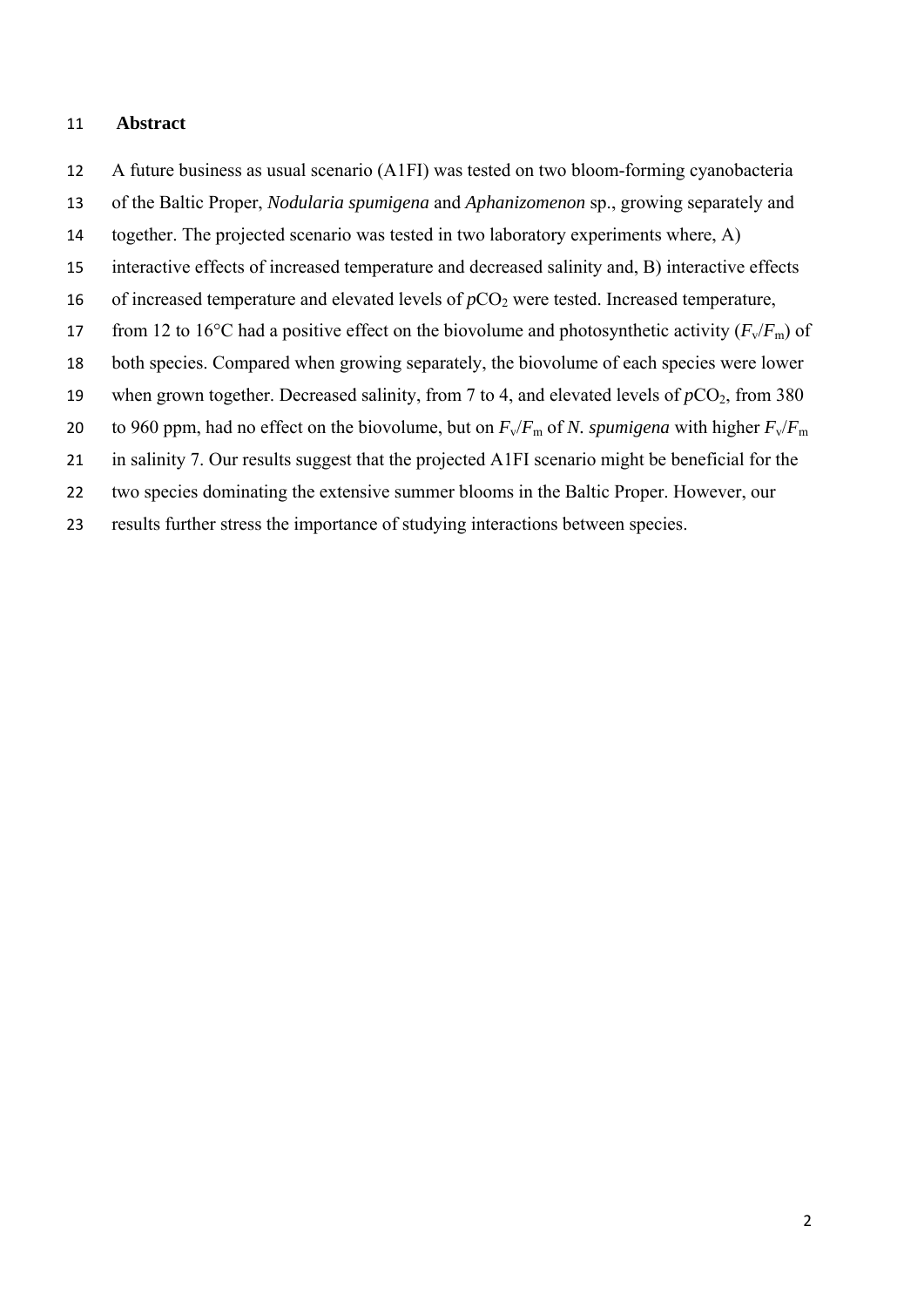#### **Introduction**

Global climate change is a potential threat to all ecosystems (Fischlin et al. 2007). For the

Baltic Proper, the major part of the Baltic Sea, annual precipitation, surface water

27 temperature (HELCOM 2007) and atmospheric partial pressure of  $CO<sub>2</sub>$  ( $pCO<sub>2</sub>$ ) levels (Meehl

et al. 2007) are expected to increase. Salinity may decrease from current 7 to 4, while mid-

29 summer water temperature may increase from  $12^{\circ}$ C to  $16^{\circ}$ C, and  $pCO_2$  levels may increase

from 380 ppm to 960 ppm, by year 2100 (HELCOM 2007). In a recent review concerning

effects of ocean acidification on Baltic ecosystems, it is concluded that it seems likely that the

effects on the Baltic spring and summer blooms will be small, and perhaps positive

(Havenhand, in press). However, available evidence for Baltic primary producers is scant and

only three relevant studies are referred to. Thus, more studies are evidently needed.

 In the Baltic Proper, the summer blooms are dominated by *Aphanizomenon* sp. (Morren ex Bornet et Flahault) and *Nodularia spumigena* (Mertens ex Bornet & Flahault) (Janson and Hayes 2006; Jonasson 2006). *Aphanizomenon* sp. initiates the blooms, while *N. spumigena* peaks later in the season. During calm weather, these species can create massive blooms (Kanoshina et al. 2003; Lehtimäki et al. 1997). *N. spumigena* produces the hepatotoxin nodularin, which can accumulate in the food web with as yet unknown consequences (Sipiä et al. 2002; Karjalainen et al. 2007). The concentration of nodularin varies under different environmental conditions, such as temperature, salinity, radiation and nutrient concentrations (Lehtimäki et al. 1994; Blackburn et al. 1996; Granéli et al. 1998; Hobson et al. 1999; Repka et al. 2001; Mazur-Marzec et al. 2005; Pattanaik et al. 2010).

 Increasing surface water temperatures can increase stratification, leading to nutrient depletion and hence a competitive advantage for diazotrophic cyanobacteria in the euphotic zone. Moreover, a stagnant water column will expose the species in the euphotic zone to high intensities of ambient radiation. *N. spumigena* continues to grow under both nutrient deficiency and high ambient radiation intensities (Mohlin and Wulff 2009; Pattanaik et al. 2010; Mohlin et al. 2011). Furthermore, the stabilization of the water column in association with increasing temperatures may cause the spring bloom to begin earlier (Hagström and Larsson 1984) and potentially also the cyanobacteria bloom. Higher temperatures may favour cyanobacteria over diatoms, thereby affecting the composition of the phytoplankton community (Andersson et al. 1994; Wrona et al. 2006). Furthermore, if cyanobacteria growth increases, the amount of heterotrophic bacteria may also increase due to increasing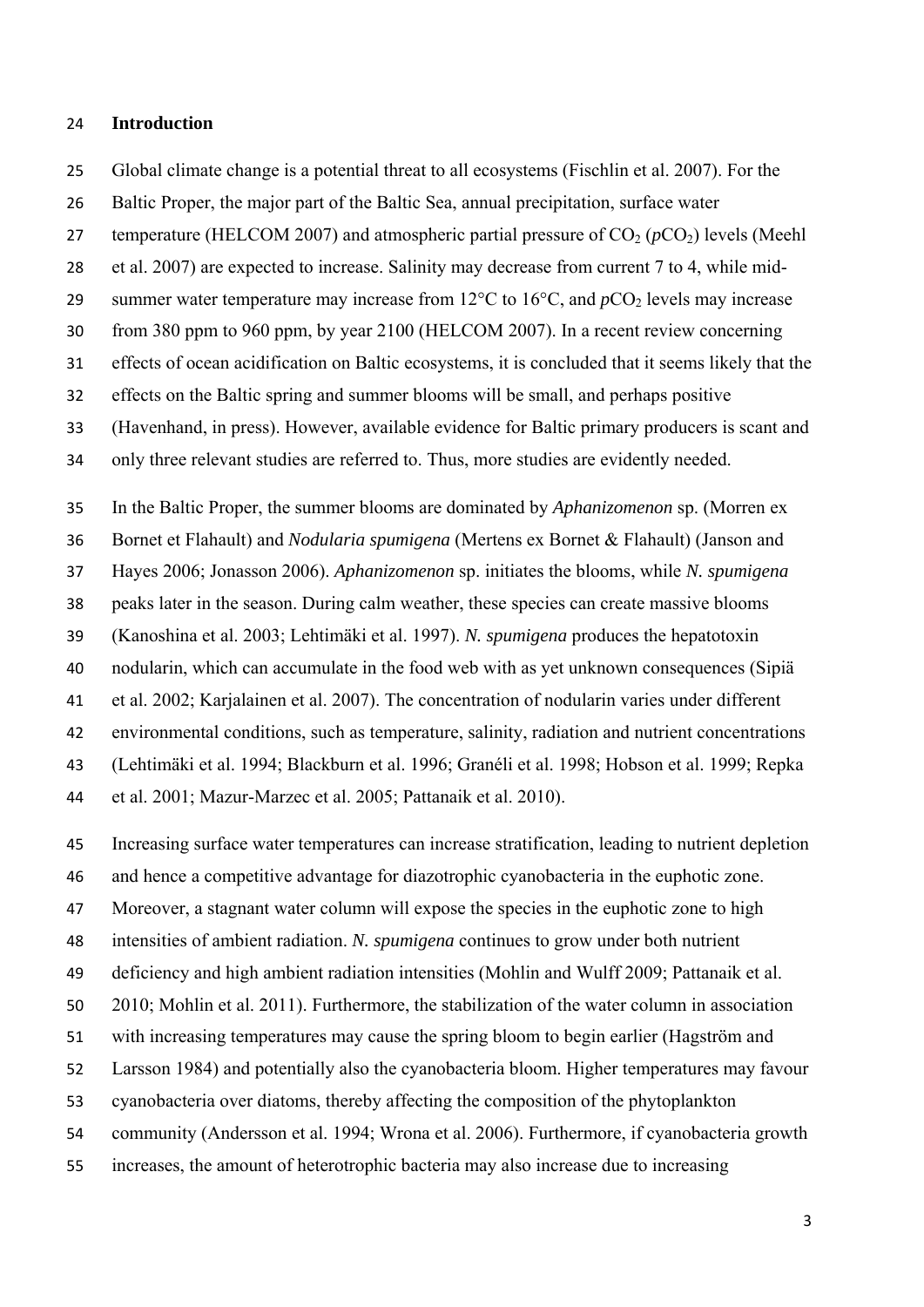temperatures and increasing concentrations of dissolved organic carbon (Shiah and Ducklow 1994; Pomeroy and Wiebe 2001). This will result in complex feed-back effects on the

microbial community.

59 An increase of atmospheric  $pCO<sub>2</sub>$  (and a corresponding increase in seawater  $pCO<sub>2</sub>$ ) may

increase photosynthesis in phytoplankton (Raven et al. 2005; Hutchins et al. 2007), however,

the response differs between groups of microalgae and between cyanobacteria species. For

62 example,  $N_2$  and  $CO_2$  fixation rates of the diazotrophic filamentous cyanobacteria

63 *Trichodesmium* sp. increased with elevated  $pCO_2$  (Hutchins et al. 2007), while the same  $pCO_2$ 

level resulted in an increase of growth of the picocyanobacteria *Synechococcus* sp. but not

*Prochlorococcus* sp. (Fu et al. 2007). Benthic cyanobacteria seem unaffected by increased

66  $pCO<sub>2</sub>$  levels (Johnson et al. 2011).

Diazotrophic bloom-forming cyanobacteria in the Baltic are cosmopolitan species existing in

fresh and brackish waters. A salinity decrease may therefore not have a negative effect on

these cyanobacteria. Laboratory studies on *N. spumigena* and *Aphanizomenon* sp. (Lehtimäki

et al. 1997; Pliński and Jόźwiak 1999) have shown highest growth rates of *N. spumigena* in

salinities ranging from 5 to 20, but this species can tolerate salinities up to 30. Highest growth

rates of *Aphanizomenon* sp. have been observed at salinities between 0 and 10. However, the

production rate of the hepatotoxin nodularin is highest in salinities of 5 to 15. Consequently,

a decrease in salinity may increase toxin levels (Blackburn et al. 1996).

 Allelopathic interactions have been proposed to explain the temporal and spatial separation between *N. spumigena* and *Aphanizomenon* sp. Previous studies have shown that the release of nodularin and other secondary metabolites from *N. spumigena* have an allelopathic effect on other organisms (Sellner 1997; Ibelings and Havens 2008), and Legrand et al. (2003) reviewed its importance in phytoplankton competition. However, Pattanaik et al. (2010) found nodularin accumulation and release were dependent on different environmental conditions, but did not affect the co-existing species *Aphanizomenon* sp. Others have suggested that the toxin stimulates the abundance of the same or other cyanobacterial species in the community rather than inhibits the abundance of competitors (Suikkanen et al. 2004, 2005).

 The aim of this study was to test impacts of the business as usual (A1FI) scenario (Mehl et al. 2007) on the two dominating filamentous cyanobacteria species during the summer bloom.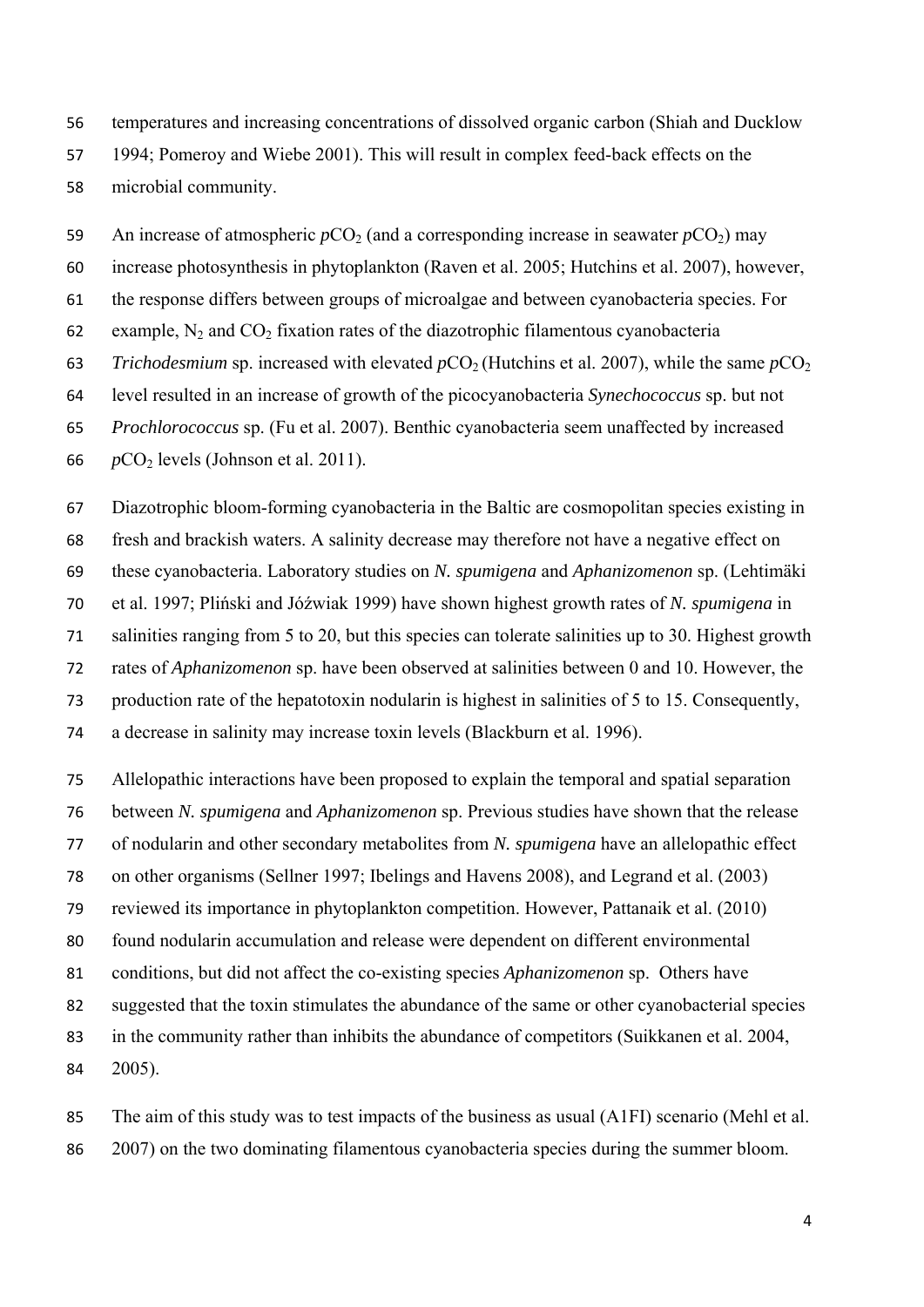- 87 This scenario projects increased temperatures (by  $4^{\circ}$ C), increased atmospheric  $pCO_2$  levels
- (from 380 to 960 ppm), and decreased salinity (by 3-4) for the Baltic Proper area in 2100.

## **Material and Methods**

- Two laboratory experiments, Expt A and Expt B, were performed with *Aphanizomenon* sp.
- and *N. spumigena,* growing separately and together. In the first experiment, Expt A, the
- interactive effects of salinity (7 and 4) and temperature (12 and 16°C) were tested (HELCOM
- 2007). In the second experiment, Expt B, the set-up was the same but the treatments were
- 95 *pCO*<sub>2</sub> (380 and 960 ppm) in combination with temperature (12 and 16<sup>o</sup>C). In both
- experiments, the response variables were photosynthetic activity and total biovolume.

### *Experimental set-up*

- The two cyanobacteria strains used were *N. spumigena* (KAC 12) and *Aphanizomenon* sp.
- (KAC 15) from the Kalmar Algal Collection (KAC), Linnaeus University, isolated from the
- Baltic Proper. The two stock cultures were inoculated in f/2 medium (Guillard 1975) at
- salinity 7. The f/2 medium was prepared from filtered (GF/F, Whatman) natural seawater
- diluted to a salinity of 7. The cultures were kept in a temperature controlled room under
- 103 ca.18°C, 16:8 h light:dark period with 75 µmol photons  $m<sup>-2</sup> s<sup>-1</sup>$  of photosynthetic active
- radiation (PAR, 400-700 nm).
- At the start of the experiments the two inoculated species were distributed into 75 mL cell
- culture flasks (NUNC, Sarstedt) and mixed with water of salinity 4 or 7, and medium f/5 for
- Expt A, and f/5 with salinity 7 for Expt B. The species were either distributed into flasks
- alone or together with the other species. Initial biovolume concentrations in Expt A were 3.0
- 109 mm<sup>3</sup> L<sup>-1</sup>, and 11.3 mm<sup>3</sup> L<sup>-1</sup> for *Aphanizomenon* sp. and *N. spumigena* (respectively) in single
- 110 species flasks, and 1.5 mm<sup>3</sup> L<sup>-1</sup> and 5.3 mm<sup>3</sup> L<sup>-1</sup>, respectively, in treatments where the two
- 111 species grew together. In Expt B, initial concentrations were 5.6 mm<sup>3</sup> L<sup>-1</sup> and 9.4 mm<sup>3</sup> L<sup>-1</sup> for
- 112 *Aphanizomenon* sp. and *N. spumigena* (respectively) in single species flasks, and 4.7 mm<sup>3</sup> L<sup>-1</sup>
- 113 and 8.1 mm<sup>3</sup> L<sup>-1</sup>, respectively, in treatments where the two species grew together. Treatments
- were replicated three times in Expt A and four times in Expt B.
- Temperatures were held constant using thermostatic water baths (Julabo F34-ED), and a
- HOBO temperature logger (HOBO UA-002-08) was placed in each bath. Flasks were
- 117 distributed haphazardly in each bath. For Expt B, the two  $pCO<sub>2</sub>$  levels were accomplished by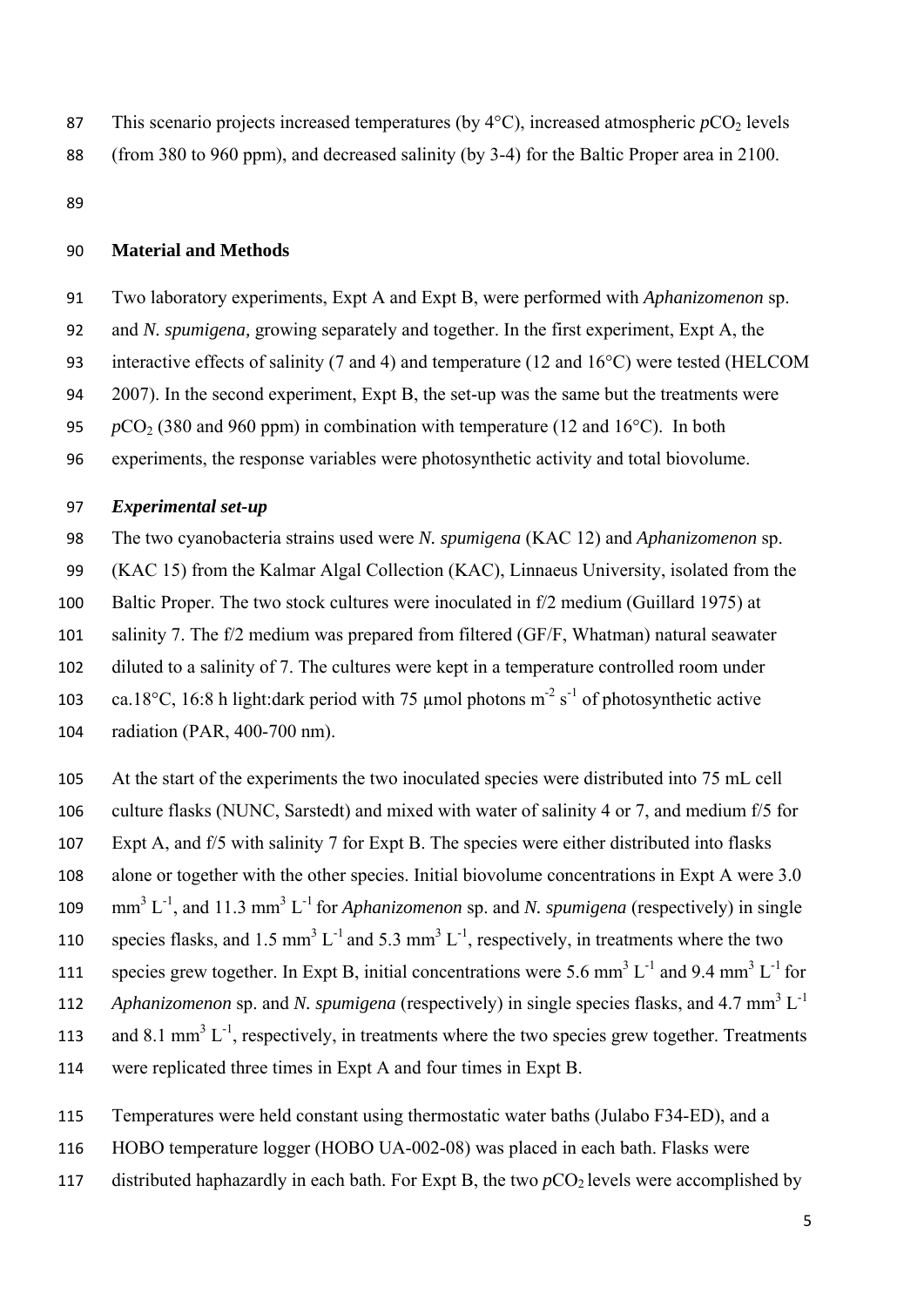- 118 bubbling with synthetic air (AGA Gas) containing 380 or 960 ppm  $pCO<sub>2</sub>$  with champagne
- 119 size bubbles at a flow rate of approximately 4 mL min<sup>-1</sup>. Optimal flow rate and bubble size
- 120 were determined from Torstensson et al. (2012). A small hole in the caps of the flasks
- 121 released excess pressure but allowed the head space to become saturated with the desired
- 122  $pCO_2$  concentration. For Expt A flasks were not aerated but were shaken gently daily.

123 Measurements of photosynthetic activity and biovolumes were conducted initially, Day 0,

124 and at the end of the experiment; Day 7 for Expt A, and Day 5 for Expt B.

#### 125 *Seawater carbonate system measurements and calculations*

 At the start and end of the experiment, three millilitres of sample was 0.2 μm filtered and 127 adjusted to 15<sup>o</sup>C. pH of the sample was quickly determined spectrophotometrically (Diode Array, HP 8452) in a 1-cm quartz cell by the addition of the sulphonephtalein dye, *m*-cresol purple as indicator (Clayton and Byrne 1993). Temperature was measured using a thermistor 130 with a precision of  $0.1^{\circ}$ C (Amadigit). Perturbation of the pH of the sample due to the addition 131 of indicator solution was corrected according to Chierici et al. (1999). The  $pH<sub>T</sub>$  of the indicator solution that was used for calculating the correction factor was determined at every sampling occasion using a 0.2-mm quartz cell. The analytical precision of the measurements 134 was estimated to  $\pm 0.002$  pH units by triplicate measurements of one sample. The remaining 135 sample was adjusted to 15<sup>o</sup>C in darkness, and total alkalinity  $(A_T)$  was analysed within 24 h.  $A_T$  was determined by potentiometric titration (Metrohm Titrando and Aquatrode Plus with Pt1000) with 0.05 M HCl in an open cell, and the equivalence point was evaluated using a Gran function according to Haraldsson et al. (1997). At the beginning and at the end of each 139 sampling day, the accuracy of the  $A_T$  measurements were controlled against a certified reference material (CRM) supplied by Andrew Dickson (Scripps Institution of 141 Oceanography, San Diego, USA). Sample precision was estimated to  $\pm 3$  μmol kg<sup>-1</sup> during each sampling day by three replicated analyses of one sample. Together with data on pH at 15C, AT, salinity, *in situ* temperature, and inorganic phosphate, additional carbonate system 144 variables ( $pCO_2$  and  $[CO_2]$ ) were calculated with the chemical speciation program CO2SYS 145 (Pierrot et al. 2006). Calculations were performed on the total hydrogen ion scale ( $pH_T$ ), using the KSO4 constant as determined by Dickson (1990). The dissociation constants used for carbonic acid (K1 and K2) were determined by Mehrbach et al. (1973) and refitted by Dickson and Millero (1987).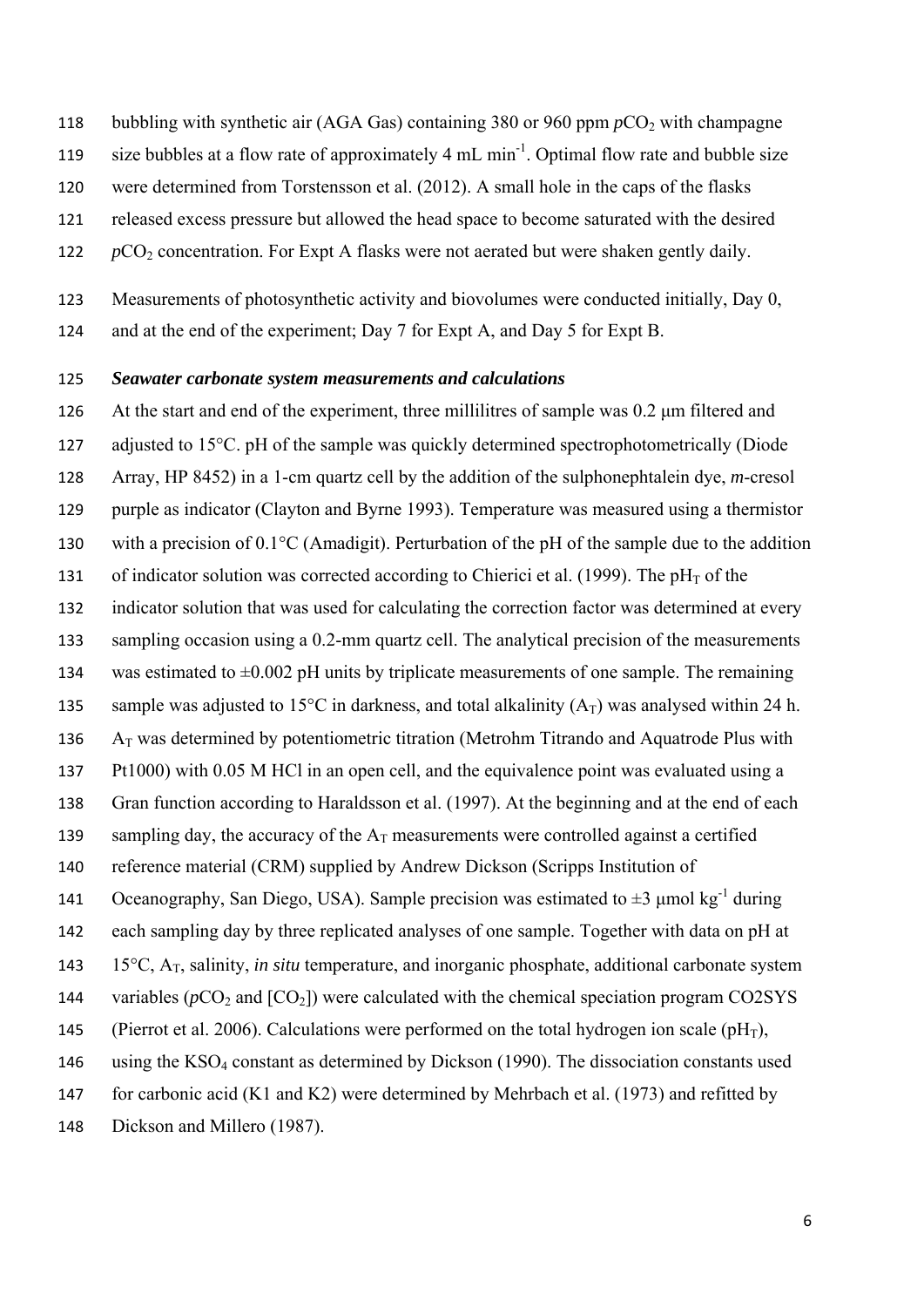#### *Inorganic nutrients*

- From two of the three replicate bottles in Expt A, a 12 mL sample was filtered through 0.2-
- μm syringe filters for analysis of inorganic nitrite, nitrate, and phosphate using colorimetric
- methods according to Grasshoff et al. (1999). The analyses were done by Swedish
- Meteorological and Hydrological Institute, Oceanographic Laboratory (Göteborg, Sweden).

#### *Photosynthetic activity*

- 155 To measure photosynthetic activity of PSII, the maximum photochemical yield  $(F_v/F_m)$  was
- measured (Campbell et al. 1998) with a Pulse Amplitude Modulation (PAM) fluorometer
- (WATER-PAM, Walz GmbH) optimized for cyanobacteria. Although the photosynthetic
- physiology and fluorescence pattern of cyanobacteria differ from those of plants,
- 159 cyanobacterial  $F_v/F_m$  is a useful integrated measure of PSII activity (Campbell et al. 1998).
- 160  $F_v/F_m$  was estimated by applying the cell suspension with a saturating light pulse that briefly
- suppresses photochemical yield to zero and induces maximum fluorescence yield. The yield
- 162 was calculated according to  $(F_m F_0)/F_m = F_v/F_m$ , where  $F_m$  is maximum fluorescent yield and
- *F*0 fluorescent yield before the light pulse in a dark-adapted state. The measurements were
- 164 done in the emitter-detector unit, of the CUVETTE version, with red LED light (650-730 nm)
- optimized for cyanobacteria (WATER-ED 8, 487, Walz GmbH) equipped with a stirring
- device (WATER-S, Walz GmbH) to homogenize the sample prior to measurement (Cosgrove
- and Borowitzka 2006). A well-mixed 3 mL sample was transferred to the quartz cuvette, kept
- 168 dark for 3 minutes and after 10 seconds of stirring and 600 ms light pulse, the  $F_v/F_m$  was
- measured. Because we could not separate treatment effects from species-specific differences,
- photosynthetic activity was only measured in monocultures.

#### *Biovolumes*

 Because the photosynthetic process in many species can acclimate to variable stress conditions, the key variable for ecological success in filamentous cyanobacteria under given environmental conditions is growth. Growth integrates well the impacts of all positive and negative abiotic factors. In this study, total cyanobacteria biovolume was considered an estimate of growth. A well-mixed 4 mL sample from each experimental flask in Expt A, and from three of the four replicates in Expt B, was preserved with Lugol´s solution, kept in the dark and analysed within 2 months. Each Lugol sample was gently turned at least 10 times before being analysed at 20 or 40x magnification (Zeiss Axiovert 40CFL, micrometerocular 44 42 32 E-Pl 10x/20) in a gridded Sedgewick rafter chamber (Wildlife Supply Company, 1801-G20). The length and width for each filament in 100 randomly selected squares, (100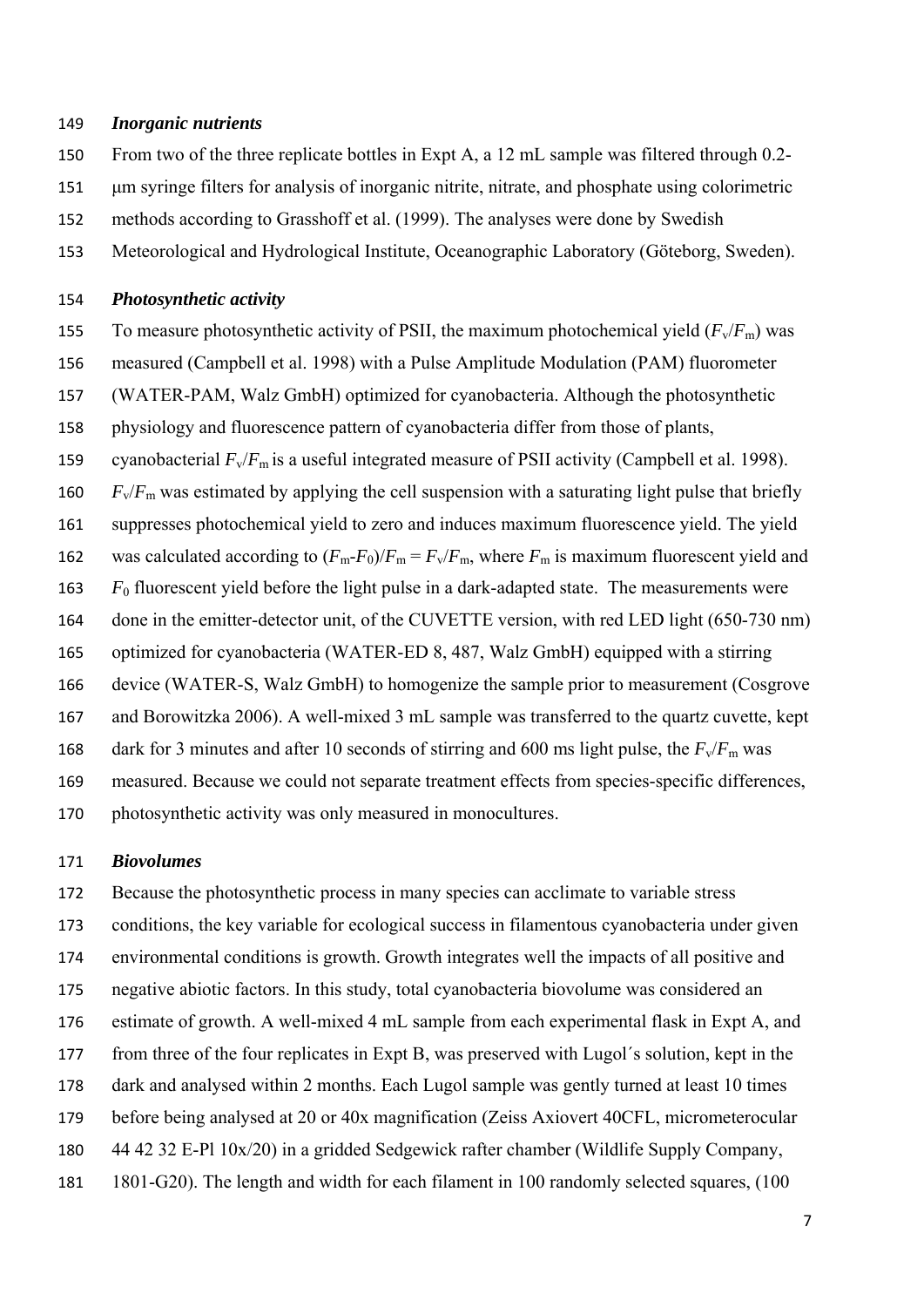- 182  $\mu$ L each), was measured and the total biovolume (mm<sup>3</sup> L<sup>-1</sup>) was calculated assuming a
- 183 cylindrical filament shape (filament length  $*\pi *$ radius<sup>2</sup>). Total biovolume was used as an
- 184 estimate of growth because the species used in the experiments increase in filament number
- 185 and/or filament length.

## 186 *Statistical analyses*

187 Data were analysed by 3-way ANOVA for biovolume using SPSS software (PASW Statistics

- 188 ver. 20, IBM) for each sampling day. For photosynthetic activity, 2-way ANOVA was
- 189 applied. Homogeneity was tested with Cochran's test and, where needed, data were
- 190 transformed according to Underwood (1997). Significant differences were set as  $p<0.05$ .

191

## 192 **Results**

## 193 *Experiment A (Salinity + Temperature)*

194 Average temperatures differed 4.1°C (SE 0.01) between the treatments. Inorganic nutrient concentrations between treatments at the end of the experiment were 260-325 μmol  $L^{-1}$  (SE 196 5.3) for  $NO<sub>2</sub>+NO<sub>3</sub>$  1.6 and 9.5 µmol L<sup>-1</sup> (SE 0.76) for PO<sub>4</sub>. No interactive treatment effects 197 were found in any variables (Table 1).

198 For *N. spumigena* the total biovolume of the filaments was significantly higher at 16°C than

- 199 at  $12^{\circ}$ C (ANOVA, F<sub>(1,16)</sub> = 27,124, P = 8.6E-6; Fig. 1; Table 1). This effect was also found
- 200 for *Aphanizomenon* sp. (ANOVA,  $F_{(1,16)} = 12.340$ ,  $P = 0.003$ ). Additionally, both species had 201 significantly higher biovolumes in treatments where they did not grow with the other species

202 (ANOVA,  $F_{(1,16)} = 44.007$ ,  $P = 5.7E-6$  and ANOVA,  $F_{(1,16)} = 19.139$ ,  $P = 4.7E-4$ ,

- respectively; Fig. 1). For *Aphanizomenon* sp. assuming a cell volume of 8.9\*10-8 mm3 203
- 204 (Mohlin et al. 2011), initial cell numbers were  $3.4*10^7$  for monocultures and  $1.6*10^7$  cells L<sup>-1</sup>
- for mixed cultures. For *N. spumigena*, assuming a cell volume of 23.6\*10<sup>-8</sup> mm<sup>3</sup> (Mohlin et
- 206 al. 2011), initial cell numbers were  $4.8*10^7$  and  $2.3*10^7$  cells L<sup>-1</sup>, for monocultures and mixed 207 cultures, respectively.
- 
- 208 Initial *F*v/*F*m values were 0.08 and 0.41 for *Aphanizomenon* sp. and *N. spumigena*,
- 209 respectively. The low initial value for *Aphanizomenon* sp. was explained by stagnant pre-
- 210 culture conditions. During the experimental period,  $F_v/F_m$  increased for both species with
- 211 significantly higher values at higher temperature (ANOVA,  $F_{(1,8)} = 30.916$ ,  $P = 0.001$  and
- 212 ANOVA,  $F_{(1,8)} = 44.308$ ,  $P = 1.6E-4$ , respectively; Fig. 2; Table 1). Lower salinity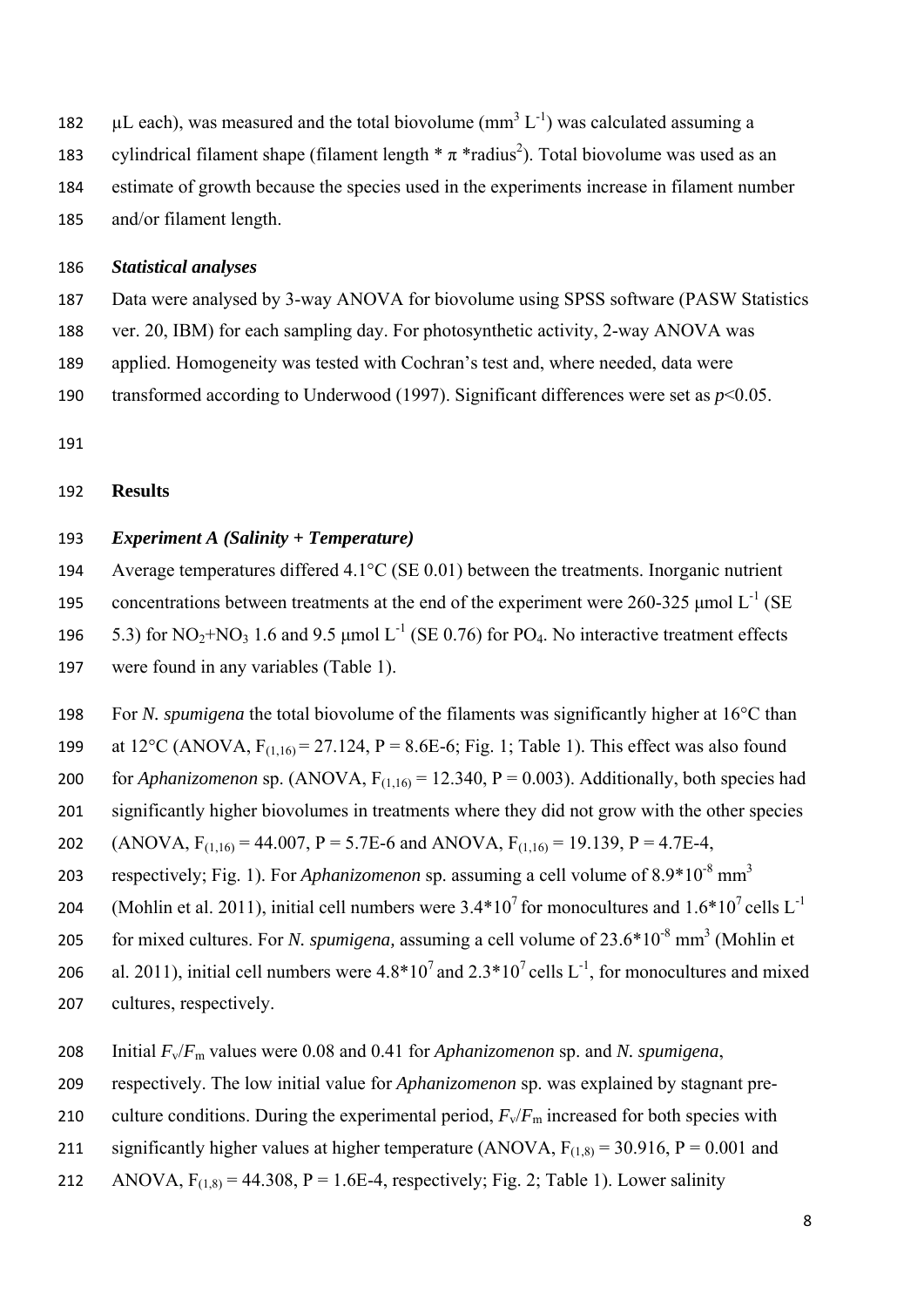213 significantly affected *N. spumigena*, with lower  $F_v/F_m$  values at salinity 4 compared to

214 salinity 7 (ANOVA,  $F_{(1,8)} = 32.855$ , P = 4.4E-4).

## *Experiment B (CO2 + Temperature)*

- Average temperatures differed 4.1°C (SE 0.002) between the treatments. Initially, mean pH
- was 7.82 and 7.80 in monocultures with *Aphanizomenon* sp. and *N. spumigena*, respectively.
- 218 In mixed culture average initial pH was 7.86. Corresponding  $A_T$  values were 498, 487 and
- μmol kg<sup>-1</sup> (Table 2). Additional carbonate system parameters are shown in Table 2.
- No interactive treatment effects were found in any variables (Table 1). For both
- *Aphanizomenon* sp. and *N. spumigena* the total biovolume was significantly larger at higher
- 222 temperature (ANOVA,  $F_{(1,16)} = 7.596$ , P = 0.014 and ANOVA,  $F_{(1,16)} = 7.829$ , P = 0.013,
- respectively). Additionally, both species had significantly higher biovolumes in treatments
- 224 where they did not grow with the other species (ANOVA,  $F_{(1,16)} = 10.747$ ,  $P = 0.005$  and
- 225 ANOVA,  $F_{(1,16)} = 17.621$ ,  $P = 6.8E-4$ , respectively; Fig. 1). For *Aphanizomenon* sp. assuming
- 226 a cell volume of  $8.9*10<sup>-8</sup>$  mm<sup>3</sup> (Mohlin et al. 2011), initial cell numbers were  $6.3*10<sup>7</sup>$  for
- 227 monocultures and  $5.2*10^7$  cells  $L^{-1}$  for mixed cultures. For *N. spumigena*, assuming a cell
- 228 volume of 23.6\*10<sup>-8</sup> mm<sup>3</sup> (Mohlin et al. 2011), initial cell numbers were 4.0\*10<sup>7</sup> and 3.4\*10<sup>7</sup>
- 229 cells  $L^{-1}$ , for monocultures and mixed cultures, respectively.
- Initial *F*v/*F*m values were 0.23 and 0.43 for *Aphanizomenon* sp. and *N. spumigena*,
- respectively. Temperature effects in *N. spumigena* and *Aphanizomenon* sp. showed similar
- 232 tendencies as in Expt A; higher  $F_v/F_m$  values at higher temperatures (ANOVA,  $F_{(1,12)} = 8.830$ ,
- 233  $P = 0.012$  and ANOVA,  $F_{(1,12)} = 43.639$ ,  $P = 2.5E-5$ , respectively; Fig. 2; Table 1). There was
- no statistically significant effect of *p*CO2 for either *Aphanizomenon* sp. or *N. spumigena*
- (Table 1).
- 

## **Discussion**

Temperature increases of 4°C in Expt A and Expt B resulted in higher total biovolume for

- both *Aphanizomenon* sp. and *N. spumigena*. Furthermore, both species had lower biovolumes
- in the presence of the other species (both experiments). For total biovolumes, no interactive
- effects were found in the variables studied and no statistically significant effects were
- observed for salinity or carbon dioxide treatments. For photosynthetic activity, measured as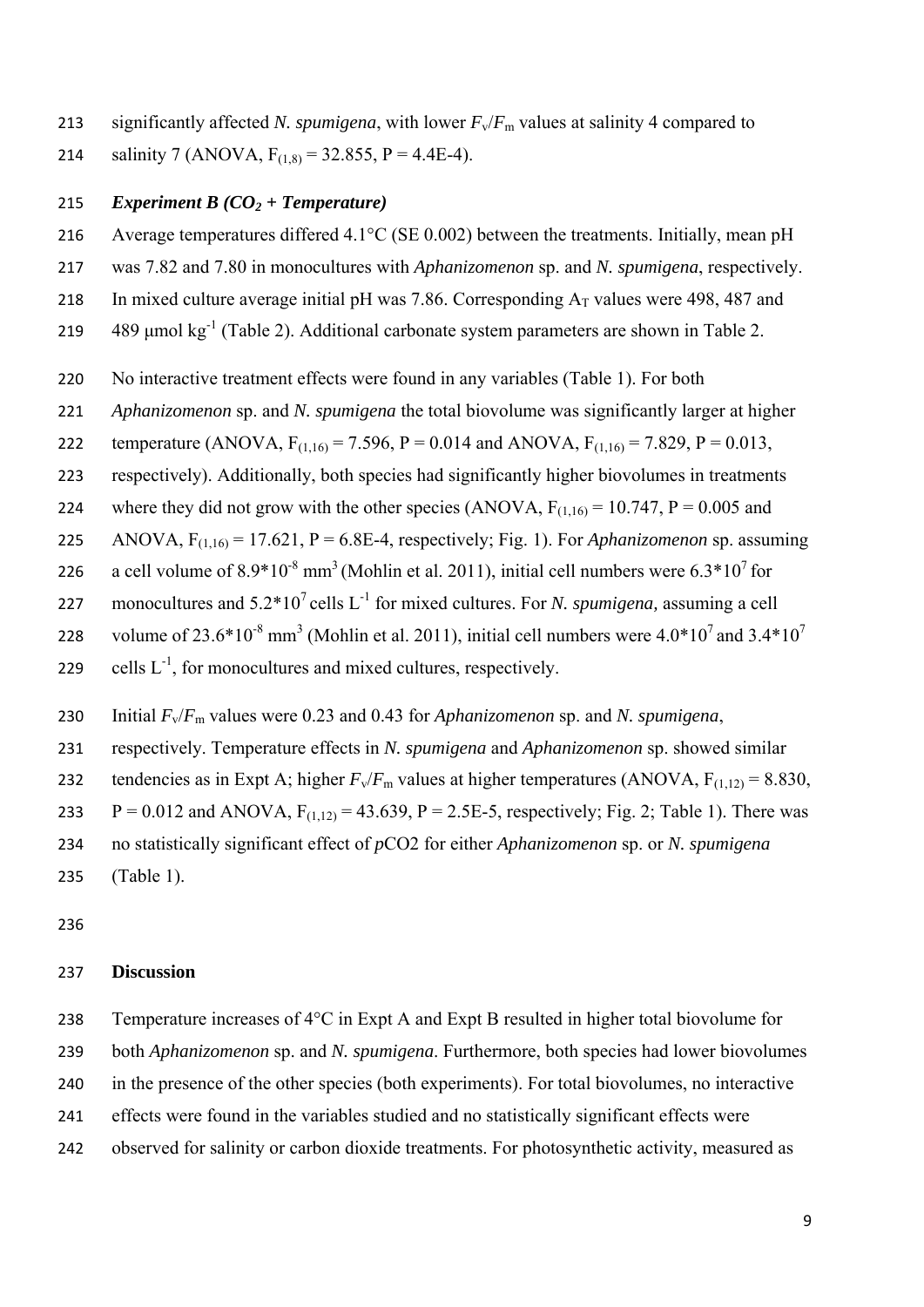*F*v/*F*m, increased temperature had positive effects for both species in both experiments. For *N.*  244 *spumigena*, decreased salinity resulted in higher  $F_v/F_m$ .

 The elevated temperature of 16°C was in the optimal range for both *Aphanizomenon* sp. and *N. spumigena* (Lehtimäki et al. 1997; Pliński and Jόźwiak 1999). *Aphanizomenon* sp. is the first species of the succession of bloom-forming cyanobacteria in the Baltic Proper, and has optimal growth rates at lower temperatures than *N. spumigena*. The cyanobacteria bloom in 249 the Baltic Proper starts when the water temperature rises above 16-17<sup>o</sup>C (Edler 1979; Niemi 1979) and a future temperature increase could result in cyanobacteria blooms starting earlier but also lasting longer into the autumn. The spring bloom is presently dominated by diatoms and dinoflagellates, known to be favoured by colder waters (Andersson et al. 1994). An increase in temperature may inhibit cold-water diatoms and favour cyanobacteria species, thus ultimately changing the species composition of the Baltic Proper (Andersson et al. 1994). The positive effects of increased temperature in our experiments should be carefully interpreted (and not directly interpolated to what will happen in a future Baltic Proper). For 257 example the strains used were pre-cultured in ca.  $18^{\circ}$ C.

 In our experiments, nitrogen and phosphorus were added in surplus, and in high N:P ratio, a scenario not representative for Baltic summer conditions with low N:P ratios. However, the high N:P ratios in our experiments are not considered to favour cyanobacteria due to the

nitrogen-fixing capacity of the diazotrophic cyanobacteria used in the experiment.

Under natural conditions, both *N. spumigena* and *Aphanizomenon* sp. grow in both of the

salinities tested here (7 and 4). In our study decreased salinity did not affect the total

264 biovolume of the tested species, but resulted in lower  $F_v/F_m$  of *N. spumigena*. In other

laboratory studies, *N. spumigena* showed higher optimum growth rates at higher salinity

levels than *Aphanizomenon* sp. (Lehtimäki et al. 1997; Pliński and Jόźwiak 1999). The

267 response in photosynthetic activity  $(F_v/F_m)$  is rapid (minutes) and a treatment effect is

detectable over much shorter time scales than e.g. growth. Thus, over a longer experimental

- period than in our experiment a reduction in photosynthetic activity could have been reflected
- in lower total biovolume for *N. spumigena*.

Both *Aphanizomenon* sp. and *N. spumigena* had higher biovolumes in treatments where they

grew alone compared to when they grew in presence of the other species. Whether this was

due to competition for resources (nutrients) or an allelopathic effect is yet to be elucidated. *N.* 

*spumigena* produces the hepatotoxin nodularin while *Aphanizomenon* sp. is not toxic in the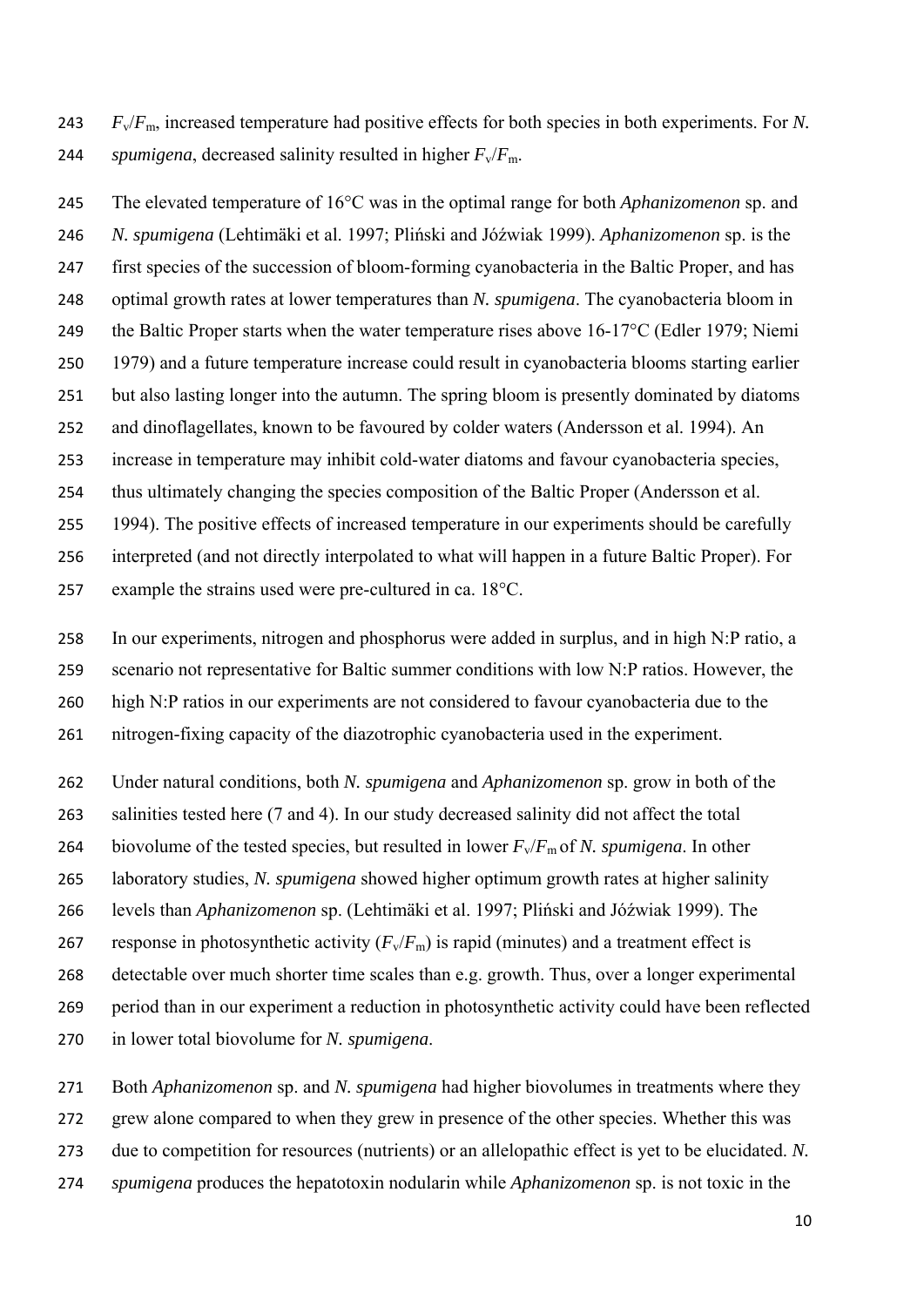Baltic Sea although production of the neurotoxic amino acid BMAA has been detected in isolates of *A. flos-aquae* (Cox et al. 2005). Could the inhibition of filamentous growth be due to the release of extracellular compounds? Suikkanen et al. (2004) found allelopathic effects of *N. spumigena*, *Aphanizomenon flos-aque* and *Anabaena lemmermannii* on the phytoplankton species *Rhodomonas* sp. but not on *Prymnesium parvum*. However, their results further indicated that the release of cyanobacteria toxins could stimulate the abundance of cyanobacteria species in the community rather than inhibiting the abundance of competitors to cyanobacteria (Suikkanen et al. 2004, 2005, 2006). Moreover, from a series of experiments it was recently concluded that the presence of *N. spumigena* had no significant effect on the specific growth rate of *Aphanizomenon* sp. under different radiation and nutrient treatments (Pattanaik et al. 2010; Mohlin et al. 2011). These studies were performed under ambient radiation and nutrient stress conditions, where the environmental conditions overrode the potential allelopathic effects. In a study by Lehtimäki et al. (1994), an increase in temperature resulted in higher intracellular nodularin of *N. spumigena*. In the present study we used the same species as in the studies described above, but we used different strains. Intra-specific variation is the basis for acclimation (plasticity) and adaptation (gene-based) to changing environmental conditions but strain-specific differences are very seldom addressed. However, for *N. spumigena* intra-specific differences have been studied and results from these studies emphasize the need of including strain-specific differences in order to predict effects of climate change (Laamanen et al. 2001; Wulff et al. 2007; Schlüter et al. 2008). For the Baltic Sea population of Apha*nizomenon* sp., it has been shown that the genotype is homogenous (Barker et al. 2000; Laamanen et al. 2002) but for *N. spumigena* the genotype is more variable (Hayes et al. 2002). For future studies, and to be one step closer to predict effects of possible future scenarios, we recommend including several strains of each species, or preferably to study natural communities in out-door experiments.

300 In our experiment,  $A_T$  was generally low but increased slightly during the experiment. To reach salinity 4 and 7, seawater of higher salinity was mixed with Milli-Q water, thus 302 reducing the buffering capacity of the experimental water. Consequently, the  $A_T$  of the experimental water differed from that of Baltic seawater of similar salinities. A possible reduction of pH caused by reduced buffering capacity was not expected to affect the cyanobacteria in our experiment. Under natural conditions, due to photosynthesis, autotrophs 306 can be exposed to diurnal pH changes of several units (cf Ploug 2008). Addition of  $CO<sub>2</sub>$  does 307 not affect  $A_T$  but the exudation of organic substances containing basic functional groups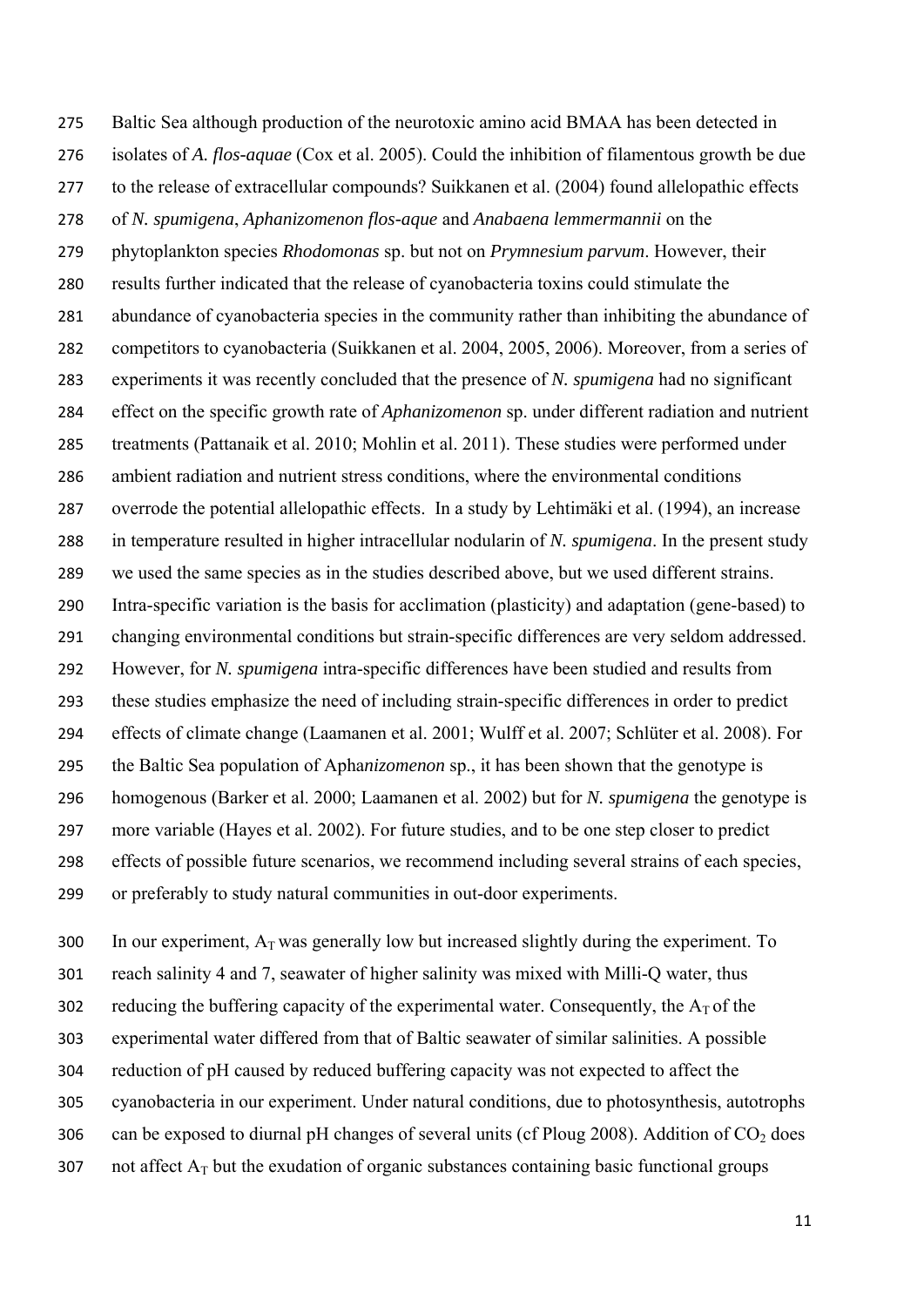could explain the observed pattern (cf Kim and Lee 2009). Thus, to better describe the carbonate system other parameters such as dissolved inorganic carbon might be preferred in similar experiments (Gattuso et al. 2010). Diurnal variability in photosynthesis (i.e. carbon 311 uptake) results in large variations in  $pCO<sub>2</sub>$  levels. This is commonly observed as large diurnal pH changes in these types of experiments (Wulff et al. unpublished), despite the constant supply with CO<sub>2</sub>-enriched air. Our measurements were performed in the middle of the light 314 phase and provide a snapshot of the carbonate system. During the 8 hours darkness  $pCO<sub>2</sub>$  in the medium most likely reached similar levels as the commercially prepared air. Large 316 variations of  $pCO_2$  due to the diurnal cycle of primary production have also been observed in coastal surface waters (Borges and Frankignoulle 1999; Fransson et al. 2004). Despite the 318 complexity, maintaining a constant  $pCO_2$  in the medium lacks ecological relevance when 319 performing  $CO<sub>2</sub>$  enrichment experiments on primary producers. Therefore, the type of set-up 320 used in this experiment, i.e. bubbling with  $CO<sub>2</sub>$  enriched air is preferred (Gattuso et al. 2010; Torstensson et al. 2012).

322 Marine cyanobacteria show taxon-specific responses to increasing  $pCO<sub>2</sub>$  (Fu et al. 2007)

but little information is available on Baltic diazotrophic cyanobacteria (for tropical

diazotrophic cyanobacteria see Kranz et al. 2010 and references therein). Under natural

conditions, pH can vary considerably due to photosynthetic activity, and in a study by Ploug

(2008) pH in *N. spumigena* bundles varied between 7.4 and 9.0 between darkness and

saturating light intensities. Many marine autotrophs have carbon-concentrating mechanisms

328 (CCM) and under present day  $pCO_2$  levels they do not appear carbon limited (Raven and

Beardall 2003). On evolutionary time scales cyanobacteria have been exposed to changing

330 gaseous environments and have evolved highly efficient CCM, concentrating  $CO<sub>2</sub>$  up to 1000

times around the carbon-fixing enzyme Rubisco (Badger and Price 2003). Nonetheless, Wulff

332 et al. (unpublished) found that increased  $pCO<sub>2</sub>$  had a positive effect on growth when cell

densities corresponded to Baltic bloom conditions (compared to lower cell densities),

implying that under certain conditions cyanobacteria can be exposed to carbon limitation. In

335 Expt A, *Aphanizomenon* sp. had initially very low  $F_v/F_m$ . Such low  $F_v/F_m$  values have earlier

been observed for *Aphanizomenon* sp. (Vikström, unpublished) and were suggested to be

caused by experimental stagnant water conditions. We do not know the direct effects of low

dissolved inorganic carbon (DIC) levels on *F*v/*F*m but in a study by Poza-Carrion et al. (2001)

CCM were induced when cells were grown at low or very low (standing cells) DIC

concentrations. This led to an elevated photosynthetic affinity for extracellular DIC.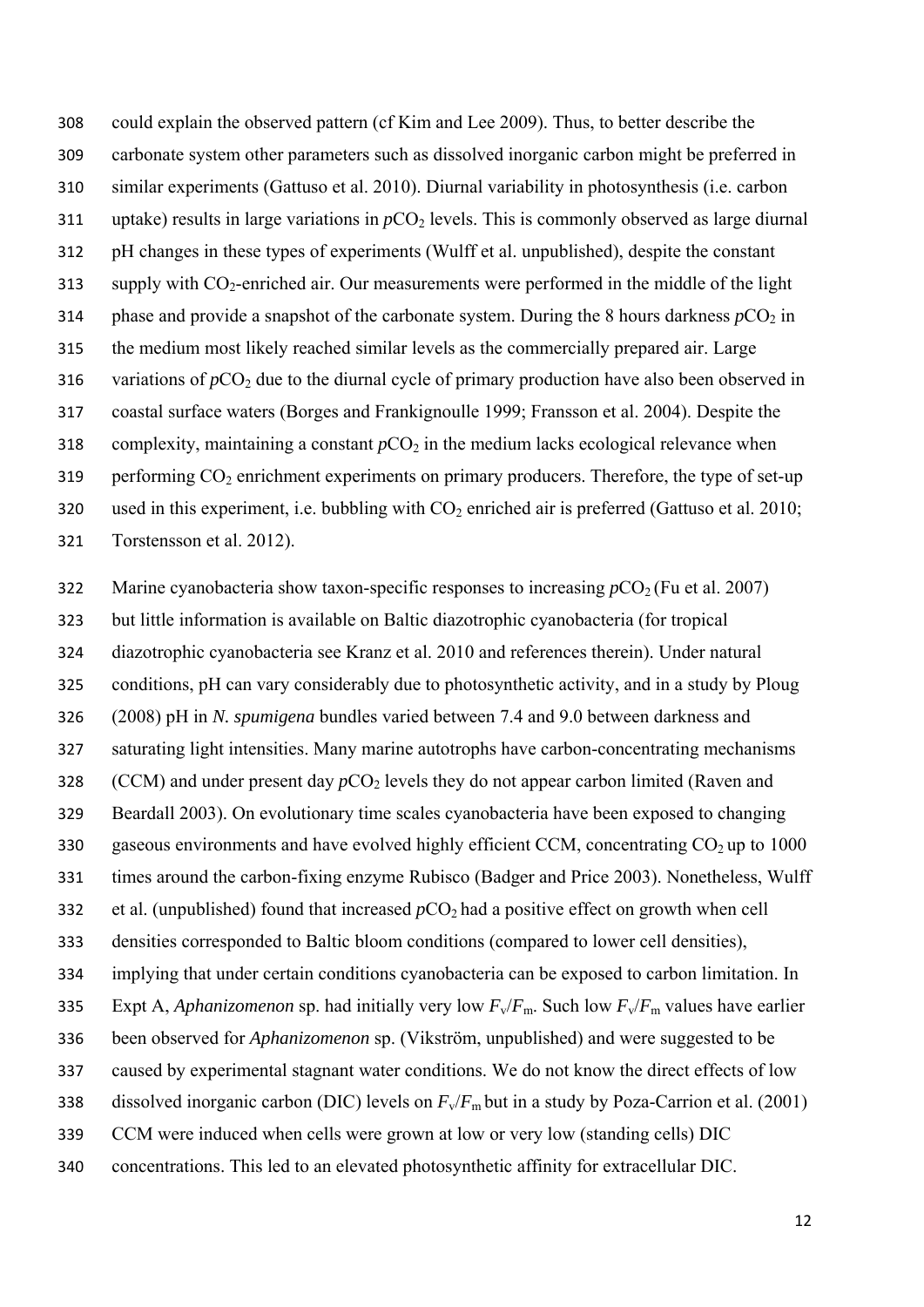- 341 Furthermore, standing cells could have resulted in lower  $F_v/F_m$  as reported by Roleda et al.
- (2008) for phosphorus-limited conditions. In several experimental studies using different
- strains of *Aphanizomenon* sp. and *N. spumigena* (Wulff et al. unpublished), it has been
- observed that *Aphanizomenon* sp. generally have lower *F*v/*F*m values compared to *N.*
- 345 *spumigena*. Similar to results by Johnson et al. (2011), we found no  $pCO<sub>2</sub>$  treatment effects
- 346 on either biovolume or  $F_v/F_m$ . Cell densities may have been too low to result in a positive

347 effect of additional  $CO<sub>2</sub>$ .

- In summary, our results indicate that the projected business as usual scenario may increase
- the biovolume of the two species dominating the extensive summer blooms in the Baltic
- proper. Both *Aphanizomenon* sp. and *N. spumigena* were inhibited by the presence of the
- other species. Thus, our results further stress the importance of studying interactions between
- cyanobacteria species, especially at the community level. Clearly, long-term studies together
- with multifactorial and mesocosm/field experiments are needed to elucidate the future impact
- of climate change effects on Baltic filamentous cyanobacteria.

### **Acknowledgements**

- This study was financed by Magnus Bergvall Foundation and Oscar and Lili Lamm
- Foundation. We thank M. Appelgren, M. Mohlin, A. Torstensson and K. Vikström for
- assistance in the laboratory. We are grateful to J. Havenhand and an anonymous reviewer for constructive criticism, improving an earlier version of the manuscript.

#### **References**

- Andersson A, Haecky P, Hagström Å (1994) Effect of temperature and light on the growth of
- micro- nano- and pico-plankton: impact on algal succession. Mar Biol 120:511-520
- 365 Badger MR, Price GD (2003)  $CO<sub>2</sub>$  concentrating mechanisms in cyanobacteria: molecular
- components, their diversity and evolution. J Exp Bot 54:609-622
- Barker GLA, Konopka A, Handley BA, Hayes PK (2000) Genetic variation in
- *Aphanizomenon* (Cyanobacteria) colonies from the Baltic Sea and North America. J
- Phycol 36:947-950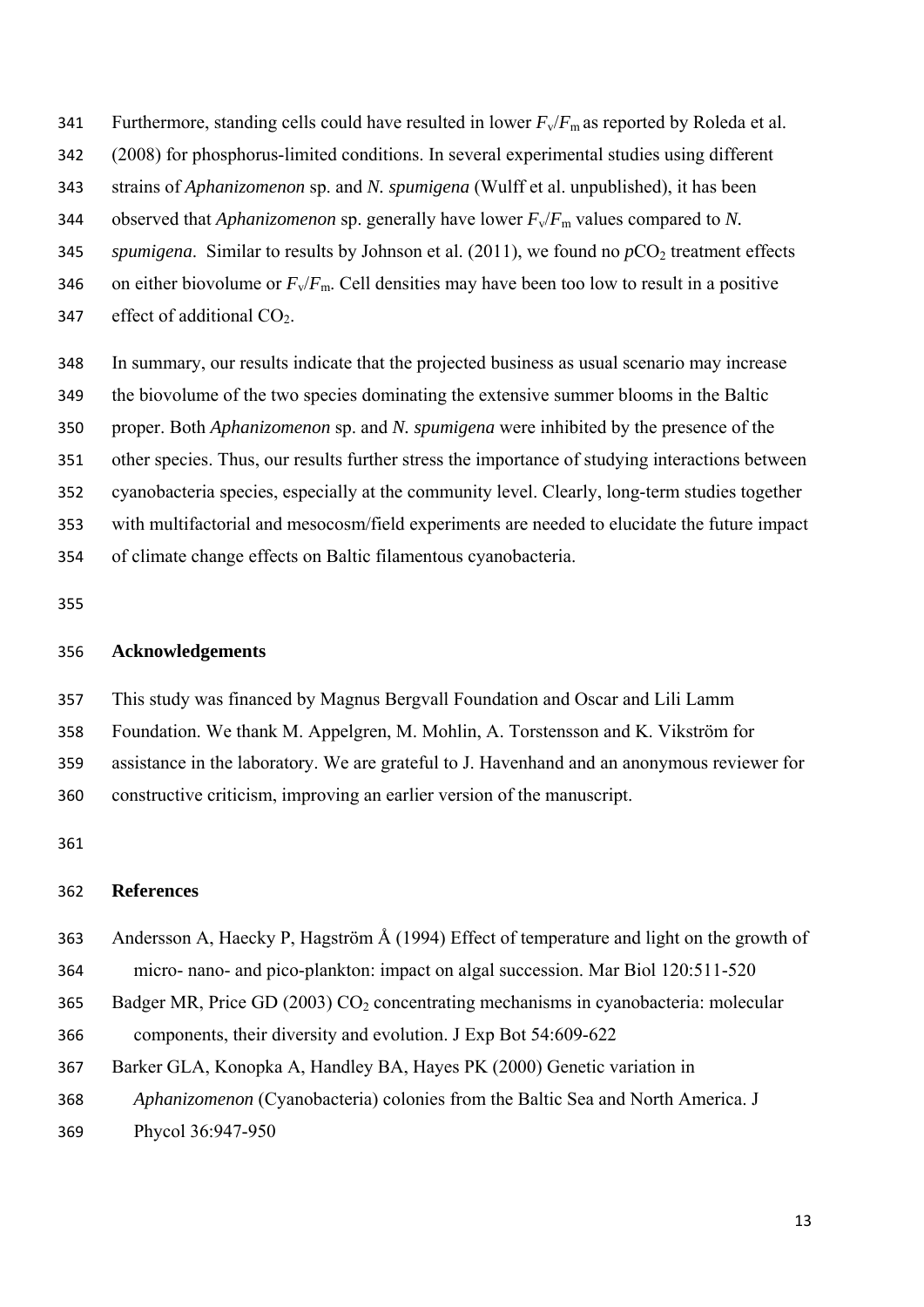- Blackburn SI, McCausland MA, Bolch CJS, Newman SJ, Jones GJ (1996) Effect of salinity
- on growth and toxin production in cultures of the bloom-forming cyanobacterium
- *Nodularia spumigena* from Australian waters. Phycologia 35:511-522
- Borges AV, Frankignoulle M (1999) Daily and seasonal variations of the partial pressure of
- CO2 in surface seawater along Belgian and southern Dutch coastal areas. J Mar Syst 19:251-266
- Campbell D, Hurry V, Clarke AK, Gustafsson P, Öquist G (1998) Chlorophyll fluorescence
- analysis of cyanobacterial photosynthesis and acclimation. Microbiol Mol Biol Rev 62:667-683
- Chierici M, Fransson A, Anderson L G (1999) Influence of *m*-cresol purple indicator additions on the pH of seawater samples: correction factors evaluated from a chemical speciation model. Mar Chem 65:281-290
- Clayton TD, Byrne RH (1993) Spectrophotometric seawater pH measurements Total
- hydrogen-ion concentration scale calibration of *m*-cresol purple and at-sea results. Deep-Sea Res I 40:2115-2129
- Cosgrove J, Borowitzka M (2006) Applying Pulse Amplitude Modulation (PAM) fluorometry to microalgae suspensions: stirring potentially impacts fluorescence. Photosynth Res 88:343-350
- Cox PA, Banack SA, Murch SJ et al (2005) Diverse taxa of cyanobacteria produce beta-N-
- methylamino-L-741 alanine, a neurotoxic amino acid. PNAS 102:5074-5078
- 390 Dickson AG (1990) Standard potential of the reaction:  $AgCl(s)+OH<sub>2</sub>(g)=Ag(s)+HCl(aq)$ , and
- 391 the standard acidity constant of the ion HSO<sub>4</sub> in synthetic seawater from 273.15 to 318.15 K. JChem Thermodyn 22:113-127
- Dickson AG, Millero FJ (1987) A comparison of the equilibrium constants for the
- dissociation of carbonic acid in seawater media. Deep-Sea Res Pt I 34:1733-1743
- Edler L (1979) Phytoplankton succession in the Baltic Sea. Acta Bot Fennica 110: 75-78
- Fischlin A, Midgley GF, Price JT et al (2007) Ecosystems, their properties, goods, and
- services. In: Parry ML, Canziani OF, Palutikof JP et al (eds) Climate Change 2007:
- Impacts, Adaptation and Vulnerability. Contribution of Working Group II to the Fourth
- Assessment Report of the Intergovernmental Panel on Climate Change, Cambridge
- University Press, Cambridge and New York
- Fransson A, Chierici M, Anderson LG (2004) Diurnal variability in the oceanic carbon
- dioxide system and oxygen in the Southern Ocean surface water. Deep Sea Res II
- 51:2827-2839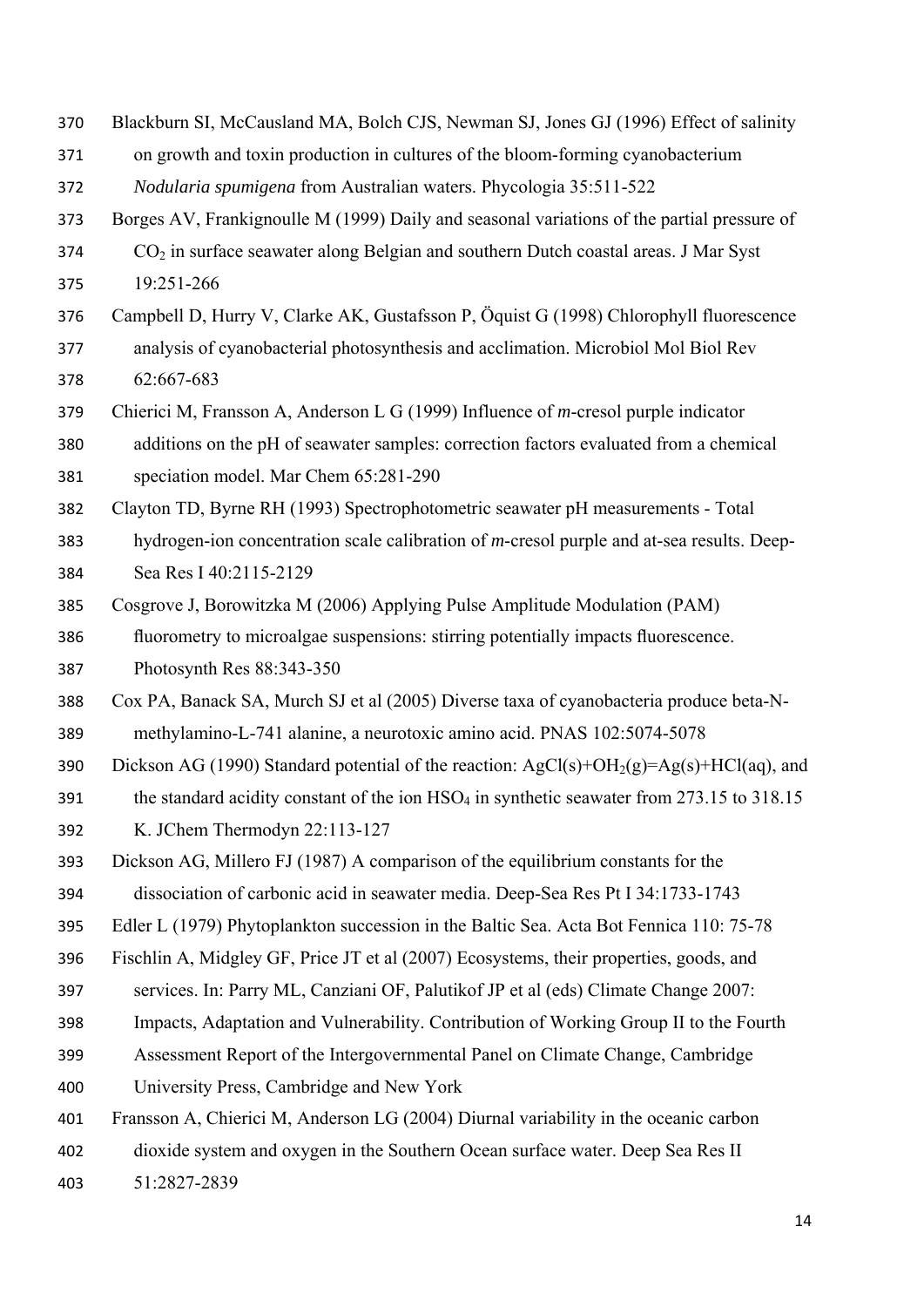- Fu F-X, Warner ME, Zhang Y, Feng Y, Hutchins DA (2007) Effects of increased temperature
- and CO2 on photosynthesis, growth, and elemental ratios in marine *Synechococcus* and *Prochlorococcus* (cyanobacteria). J Phycol 43:485-496
- Gattuso JP, Gao K, Lee K, Rost B, Schulz KG (2010) Approaches and tools to manipulate the

carbonate chemistry. In: Riebesell U, Fabry VJ, Hansson L, Gattuso JP (eds) Guide to best

- practices for ocean acidification research and data reporting. Publications Office of the
- European Union, Luxembourg
- Granéli E, Johansson N, Panosso R (1998) Cellular toxin contents in relation to nutrient
- conditions for different groups of phycotoxins. In: Reguera B, Blanco J, Fernéndez ML,
- Wyatt T (eds), Harmful algae. Xunta de Galicia and Intergovernmental Oceanographic Commission of UNESCO Paris, France, pp 321-324
- 415 Grasshoff K, Kremling K, Ehrhardt M. (1999) Methods of seawater analysis.  $3<sup>rd</sup>$  edn. Wiley-VHC, Weinheim
- Guillard RRL (1975) Culture of phytoplankton for feeding marine invertebrates. In: Smith
- WL and Chanley MH (eds) Culture of Marine Invertebrate Animals. Plenum Press, New York, pp 29-60
- Hagström Å, Larsson U (1984) Diel and seasonal variation in growth rates of pelagic
- bacteria. In: Hobbie JE, Williams PJ (eds) Heterotrophic activity in the sea, New York, USA, pp 249-262
- Haraldsson C, Anderson LG, Hassellöv M, Hulth S, Olsson K (1997) Rapid, high-precision
- potentiometric titration of alkalinity in the ocean and sediment pore waters. Deep-Sea Res I 44:2031-2044
- Havenhand JN (in press) How will ocean acidification affect Baltic Sea ecosystems? An

assessment of plausible impacts on key functional groups. AMBIO

Hayes PK, Barker GLA, Batley J et al (2002) Genetic diversity within populations of

cyanobacteria assessed by analysis of single filaments. Antonie Leeuwenhoek 81:197-202

- HELCOM (2007) Climate change in the Baltic Sea area HELCOM Thematic Assessment
- 2007. Baltic Sea Environment Proceedings No. 111
- Hobson P, Burch M, Fallowfield HJ (1999) Effect of total dissolved solids and irradiance on growth and toxin production by *Nodularia spumigena*. J Appl Phycol 11:551-558
- 434 Hutchins DA, Fu FX, Zhang Y et al (2007) CO<sub>2</sub> control of *Trichodesmium* N<sub>2</sub> fixation,
- photosynthesis, growth rates, and elemental ratios: Implications for past, present, and
- future ocean biogeochemistry. Limnol Oceanogr 53:1293-1304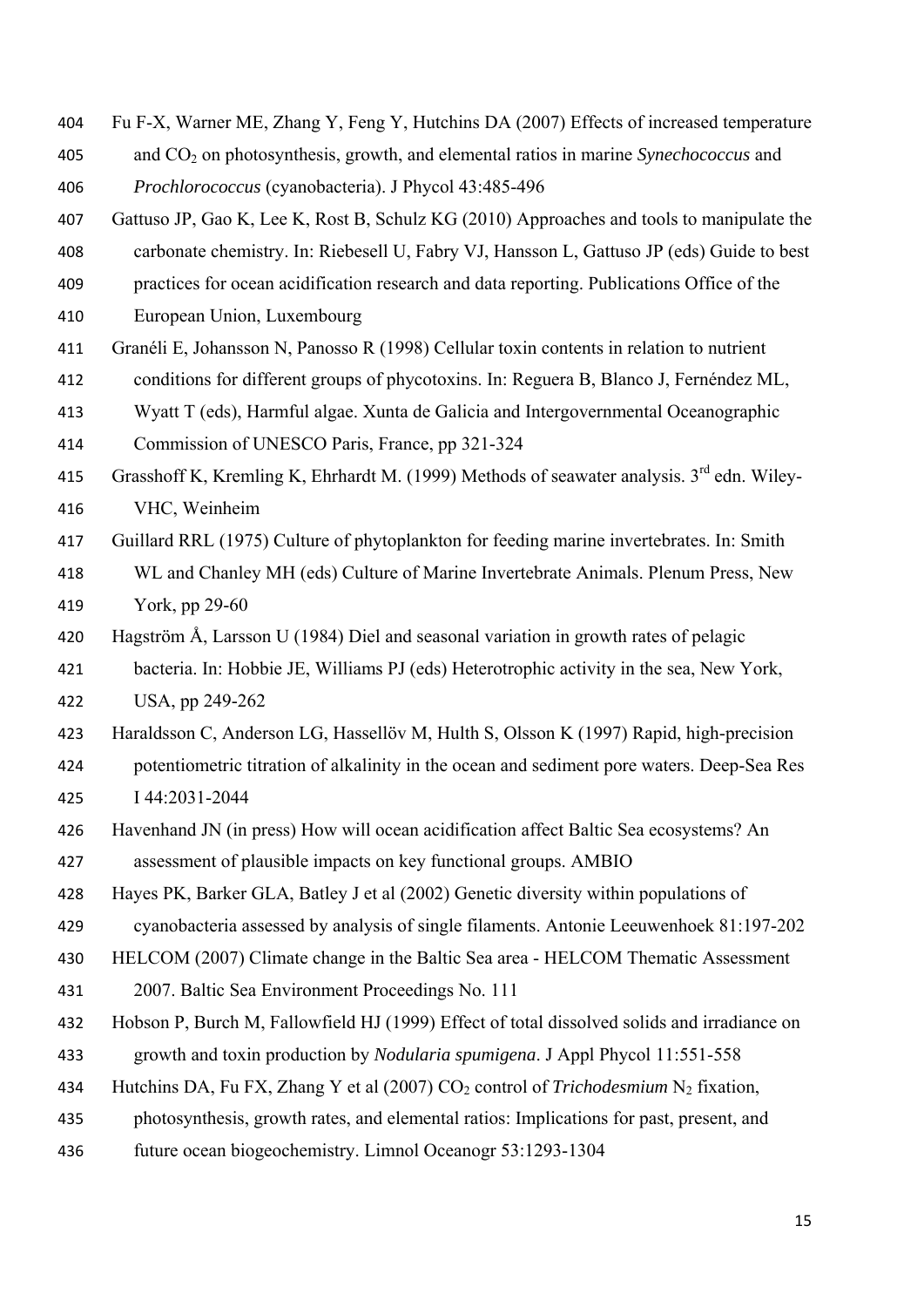- Ibelings BW, Havens KE (2008) Cyanobacterial toxins: a qualitative meta-analysis of
- concentrations, dosage and effects in freshwater, estuarine and marine biota. In: Hudnell
- HK (ed) Cyanobacterial harmful algal blooms: state of the science and research needs, vol 619. Springer, Berlin, pp 675-732

Janson S, Hayes PK (2006) Molecular taxonomy of harmful algae. In: Granéli E, Turner JT

(eds) Ecology of harmful algae. Ecological studies 189. Springer, Berlin, pp 9-21

Johnson VR, Brownlee C, Rickaby REM et al (2011) Responses of marine benthic

microalgae to elevated CO2. Mar Bio doi:10.1007/s00227-011-1840-2

- Jonasson S (2006) Monitoring the cellular phosphate status in bloom-forming cyanobacteria of the Baltic Sea. Dissertation, Stockholm University
- Kanoshina I, Lips U, Leppänen J-M (2003) The influence of weather conditions (temperature

 and wind) on cyanobacterial bloom development in the Gulf of Finland (Baltic Sea). Harmful Algae 2:29-41

- Karjalainen M, Engström-Öst J, Korpinen S et al (2007) Ecosystem consequences of cyanobacteria in the Northern Baltic Sea. AMBIO 36:195-202
- Kim HC, Lee K (2009) Significant contribution of dissolved organic matter to seawater alkalinity. Geophys Res Lett 36 doi: 10.1029/2009GL040271

454 Kranz SA, Levitan O, Richter KU et al (2010) Combined effects of  $CO_2$  and light on the N<sub>2</sub>-

- fixing cyanobacterium *Trichodesmium* IMS101: Physiological responses. J Plant Physiol 154:334-345
- Laamanen MJ, Gugger MF, Lehtimäki JM, Haukka K, Sivonen K (2001) Diversity of toxic and nontoxic *Nodularia* isolates (Cyanobacteria) and filaments from the Baltic Sea. Appl Environ Microbiol 67:4638-4647
- Laamanen MJ, Forsström L, Sivonen K (2002) Diversity of *Aphanizomenon flos-aquae*

 (Cyanobacterium) populations along a Baltic Sea salinity gradient. Appl Environ Microbiol 68:5296-5303

Legrand C, Rengefors K, Fistarol GO, Granéli E (2003) Allelopathy in phytoplankton -

biochemical, ecological and evolutionary aspects. Phycologia 42:406-419

- Lehtimäki J, Sivonen K, Luukainen R, Niemela SI (1994) The effects of incubation time,
- temperature, light, salinity, and phosphorus on growth and hepatotoxin production by *Nodularia* strains. Arch Hydrobiol 130:269-282
- Lehtimäki J, Moisander P, Sivonen K, Kononen K (1997) Growth, nitrogen fixation and nodularin production by two Baltic Sea cyanobacteria. Symbiosis 6:181-194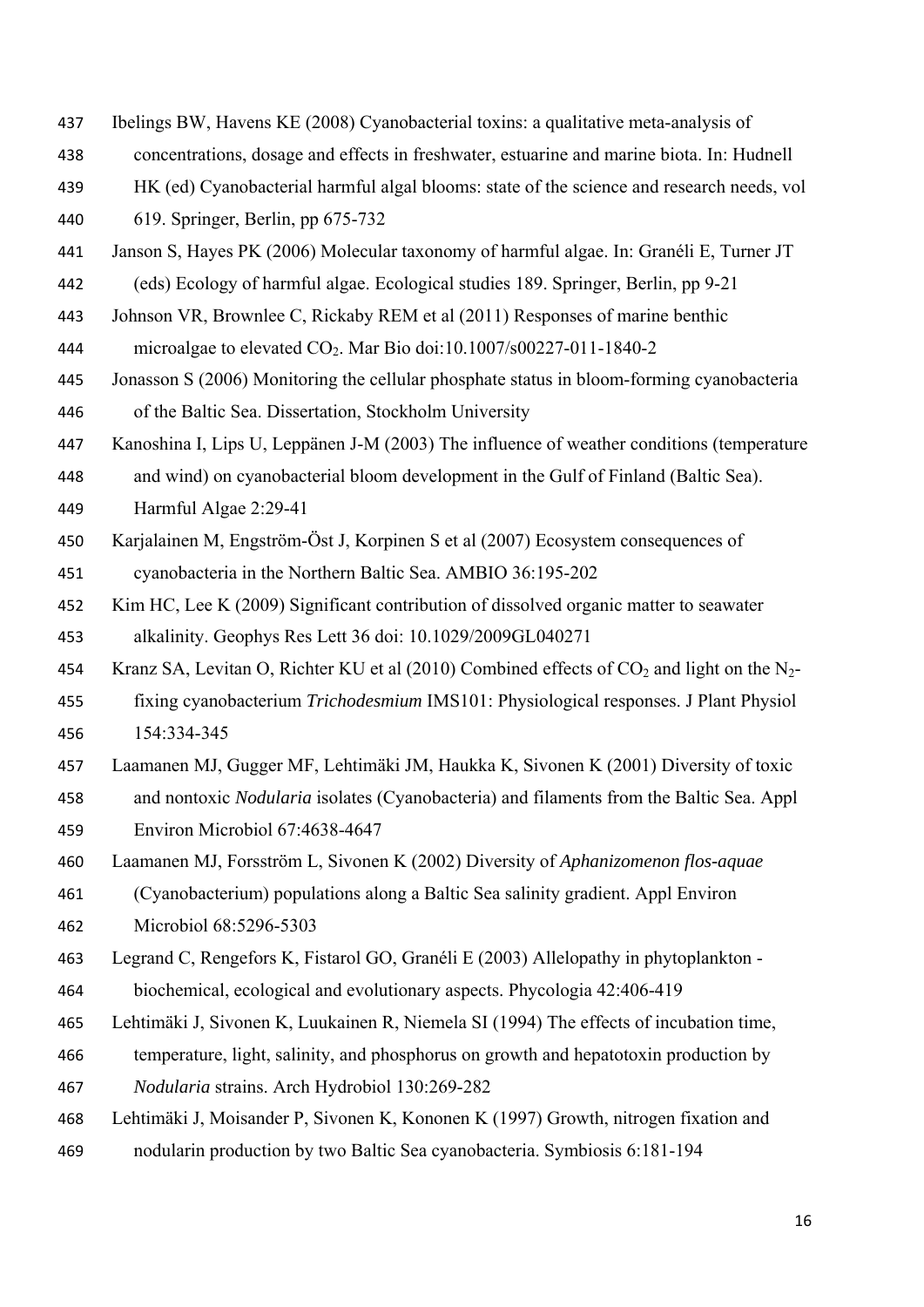Mazur-Marzec H, Zeglinska L, Plinski M (2005) The effect of salinity on the growth, toxin production, and morphology of *Nodularia spumigena* isolated from the Gulf of Gdansk, southern Baltic Sea. J Appl Phycol 17:171-179 Meehl GA, Stocker TF, Collins WD et al (2007) Global Climate Projections. In: Solomon S, Qin D, Manning M et al (eds) Climate Change 2007: The Physical Science Basis. Contribution of Working Group I to the Fourth Assessment Report of the Intergovernmental Panel on Climate Change, Cambridge University Press, Cambridge and New York Mehrbach C, Culberson CH, Hawley JE, Pytkowicz RM (1973) Measurement of the apparent dissociation constants of carbonic acid in seawater at atmospheric pressure. Limnol Oceanogr 18:897-907 Mohlin M, Roleda MY, Pattanaik B, Tenne S-J, Wulff A (online first) Interspecific resource competition - Combined effects of radiation and nutrient limitation on two diazotrophic filamentous cyanobacteria. Microb Ecol. doi: 10.1007/s00248-011-9964-y Mohlin M, Wulff A (2009) Interaction effects of ambient UV radiation and nutrient limitation on the toxic cyanobacterium *Nodularia spumigena*. Microb Ecol 57:675-686 Niemi Å (1979) Blue-green algal blooms and N:P ratio in the Baltic Sea. Acta Bot Fennica 110:57-61 Pattanaik B, Wulff A, Roleda MY, Garde K, Mohlin M (2010) Production of the cyanotoxin nodularin - A multifactorial approach. Harmful Algae 10:30-38 490 Pierrot D, Lewis E, Wallace DWR (2006) MS Excel Program Developed for  $CO<sub>2</sub>$  System Calculations. ORNL/CDIAC-105a. Carbon Dioxide Information Analysis Center, Oak Ridge National Laboratory, U.S. Department of Energy, Oak Ridge, Tennessee Ploug H (2008) Cyanobacterial surface blooms formed by *Aphanizomenon* sp. and *Nodularia spumigena* in the Baltic Sea: Small-scale fluxes, pH, and oxygen microenvironments. Limnol Oceanogr 53:914-921 Pliński M, Jόźwiak T (1999) Temperature and N:P ratio as factors causing blooms of blue- green algae in the Gulf of Gdańsk. Oceanologia 41:73-80 Pomeroy LR, Wiebe WJ (2001) Temperature and substrates as interactive limiting factors for marine heterotrophic bacteria. Aquat Microb Ecol 23:187-204 Poza-Carrión C, Fernández-Valiente E, Fernández Piñas F, Leganés F (2001) Acclimation of photosynthetic pigments and photosynthesis of the cyanobacterium *Nostoc* sp. strain UAM206 to combined fluctuations of irradiance, pH, and inorganic carbon availability. J Plant Physiol 158:1455-1461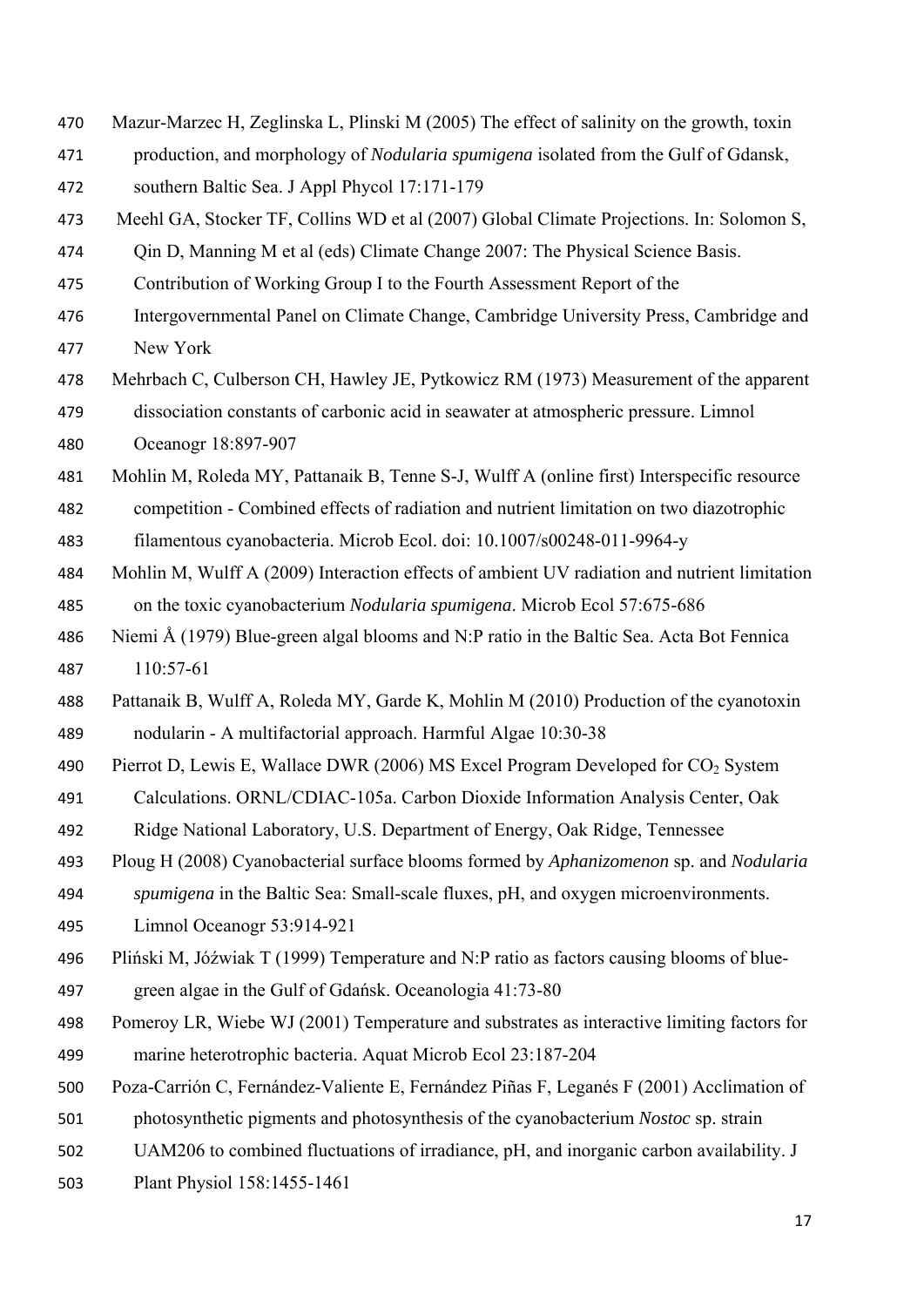- Raven JA, Beardall J (2003) Carbon acquisition mechanisms in algae: carbon dioxide
- diffusion and carbon dioxide concentrating mechanisms. In: Larkum AWD, Douglas SE,
- Raven JA (eds) Photosynthesis in Algae. Kluwer Academic Publishers, Dordrecht, pp 225-244
- Raven J, Caldeira K, Elderfield H et al (2005) Ocean acidification due to increasing
- atmospheric carbon dioxide. Policy document 12/05 by The Royal Society, London
- Repka S, Mehtonen J, Vaitomaa J, Saari L, Sivonen K (2001) Effects of nutrients on growth
- and nodularin production of *Nodularia* strain GR8b. Microb Ecol 42:606-613
- Roleda MY, Mohlin M, Pattanaik B, Wulff A (2008) Photosynthetic response of *Nodularia spumigena* to UV and photosynthetically active radiation depends on nutrient (N, P)
- availability. FEMS Microbiol Ecol 66:230-242
- Shiah FK, Ducklow HW (1994) Temperature regulation of heterotrophic bacterioplankton
- abundance, production, and specific growth rate in Chesapeake Bay. Limnol Oceanogr 39:1243-1258
- Schlüter L, Lutnaes BF, Liaaen-Jensen S et al (2008) Correlation of the content of
- hepatotoxin nodularin and glycosidic carotenoids, 4-ketomyxol- 2′-fucoside and novel 1′-
- O-methyl-4-ketomyxol-2′-fucoside, in 20 strains of the cyanobacterium *Nodularia spumigena*. Biochem Syst Ecol 36:749-757
- Sellner KG (1997) Physiology, ecology, and toxic properties of marine cyanobacteria
- blooms. Limnol Oceanogr 42:1089-1104
- Sipiä VO, Kankaanpaa HT, Pflugmacher S, Flinkman J, Furey A, James KJ (2002)
- Bioaccumulation and detoxication of nodularin in tissues of flounder (*Platichthys flesus*),
- mussels (*Mytilus edulis*, *Dreissena polymorpha*), and clams (*Macoma balthica*) from the
- northern Baltic Sea. Ecotoxicol Environ Saf 53:305-311
- Suikkanen S, Fistarol GO, Granéli E (2004) Allelopathic effects of the Baltic cyanobacteria
- *Nodularia spumigena*, *Aphanizomenon flos-aque* and *Anabaena lemmermannii* on algal monocultures. J Exp Mar Biol Ecol 308:85-101
- Suikkanen S, Fistarol GO, Granéli E (2005) Effects of cyanobacterial allelochemicals on a natural plankton community. Mar Ecol Prog Ser 287:1-9
- Suikkanen S, Engström-Öst J, Jokela J, Sivonen K, Viitasalo M (2006) Allelopathy of Baltic
- Sea cyanobacteria: no evidence for the role of nodularin. J Plankton Res. 28:543-550
- Torstensson A, Chierici M, Wulff A (2012) The influence of temperature and carbon dioxide
- levels on the benthic / sea ice diatom *Navicula directa*. Polar Biol 35:205-214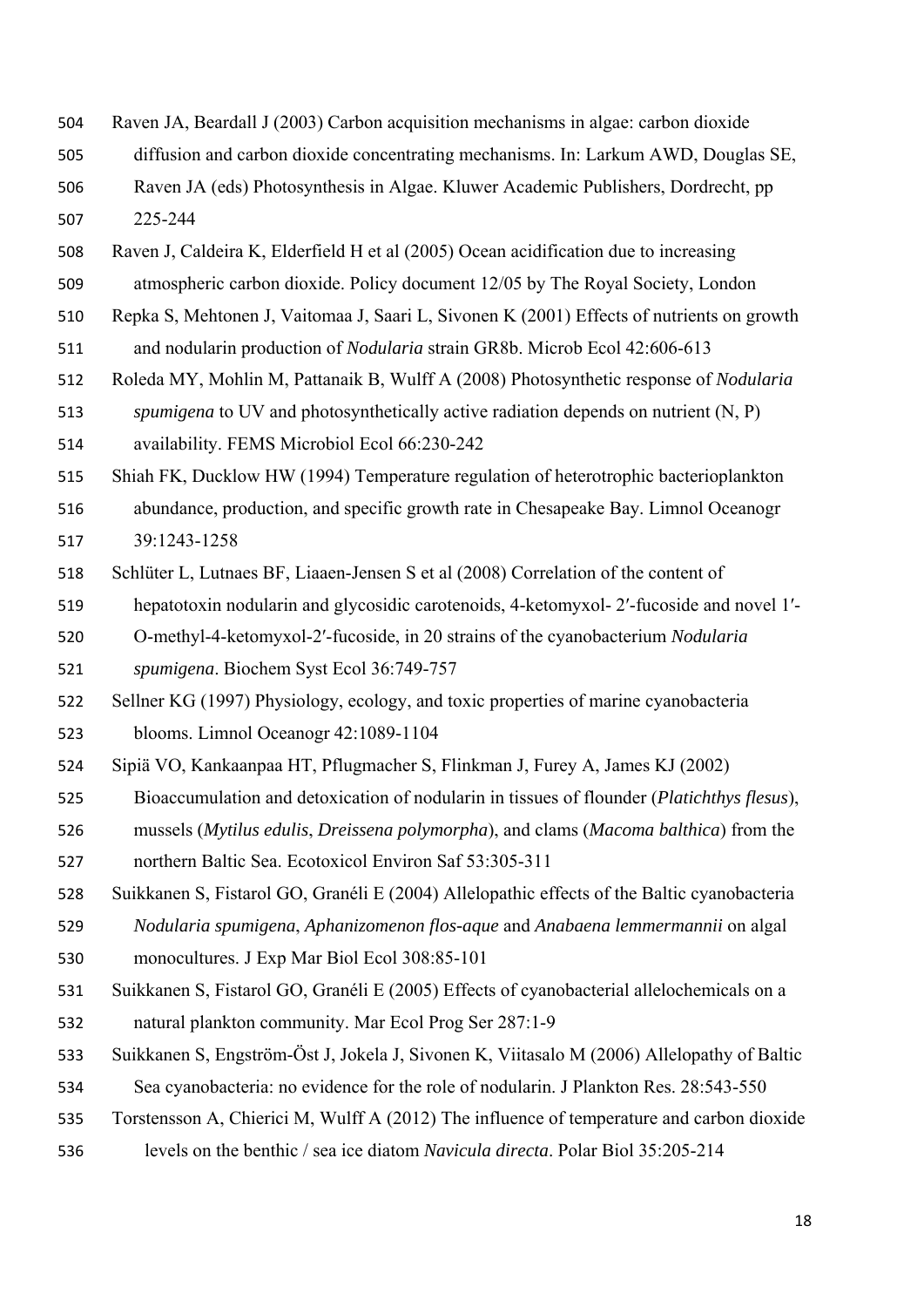- Underwood AJ (1997) Experiments in ecology: Their logical design and interpretation using
- analysis of variance. Cambridge University Press, Cambridge
- Wrona FJ, Prowse TD, Reist JD et al (2006) Climate change effects on aquatic biota,
- ecosystem structure and function. AMBIO 35:359-369
- Wulff A, Mohlin M, Sundbäck K (2007) Intraspecific variation in the response of the
- cyanobacterium *Nodularia spumigena* to moderate UV-B radiation. Harmful Algae 6:388-
- 399